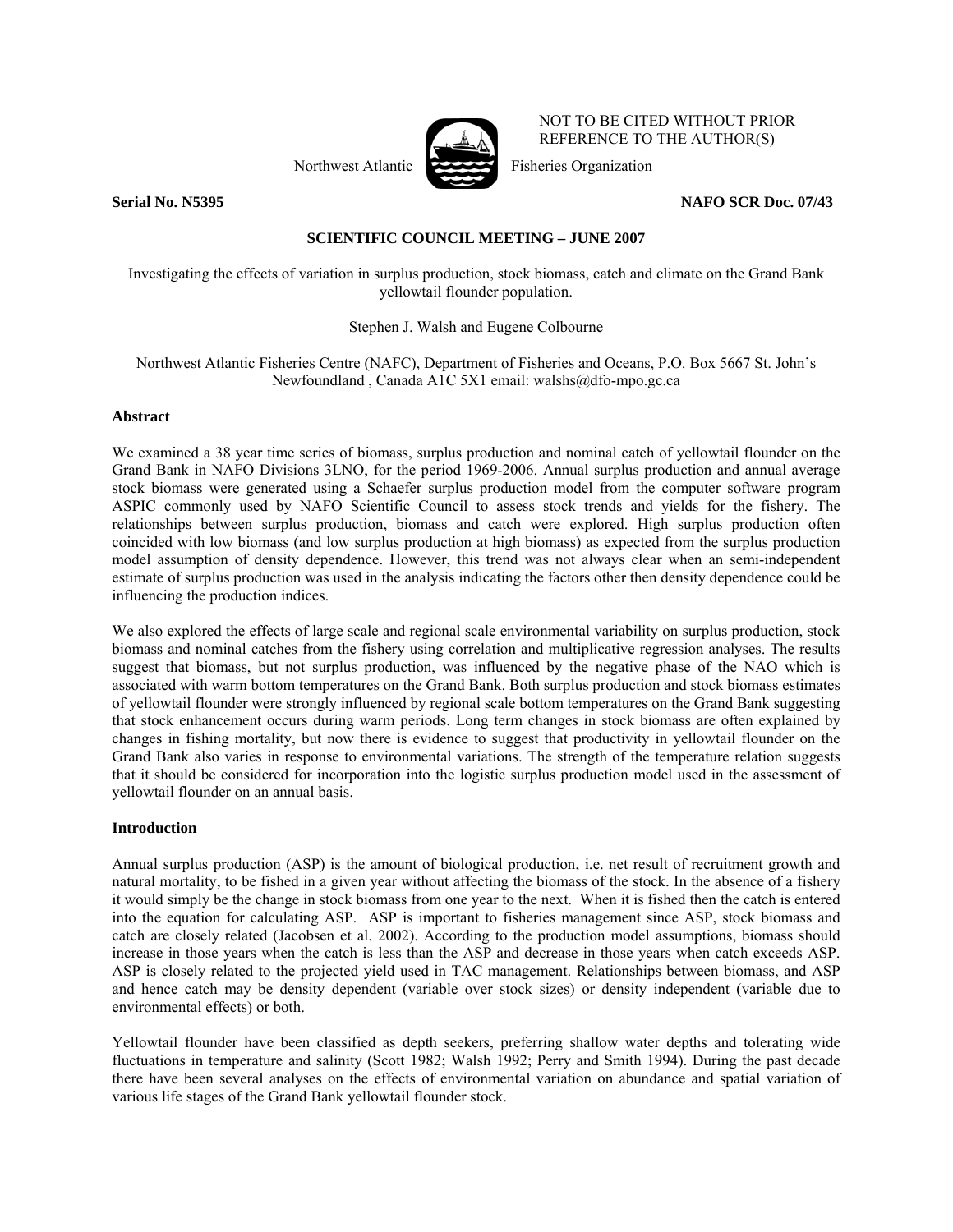Walsh et al. (2004) examined the spatial structure and environmental characteristic defining the nursery habitat and their relationship to recruitment variability, population size and stock resiliency to over-exploitation. Density and depth played the most influential role affecting spatial variation of juveniles in the nursery area when compared to temperature, sediment type, location and salinity. Salinity, but not temperature was significantly (negatively) correlated with recruitment variability. Simpson and Walsh (2004) modeled the changes in spatial structure of the adult population using environmental covariates of temperature, depth, sediment type, density and location from the 1975-2001 Canadian surveys. During periods of low abundance when the population was contracted and aggregated in the southern Grand Bank the environmental covariates had less influence on spatial variation. Similarly Brodie et al. (1998) found that the area occupied by yellowtail flounder from 1975-1995 was correlated with abundance but not temperature and although no linear associations were investigated with depth, it was shown that when the stock was lowest it was found in greater frequency in shallower waters than when the abundance was high. Simpson and Walsh (2004) showed that during periods of high abundance when the population expanded into the northern Grand Bank the environmental covariates had more influence on spatial variation. At high abundance, depth had the most influence (38%) on spatial variation when compared to temperature (19%) and sediment type  $(2\%)$ .

Colbourne and Walsh 2006, following on the investigations by Colbourne and Bowering 2001, analyzed the near-bottom temperatures on the Grand Bank in relation to the spatial distributions and abundance of yellowtail flounder for the years 1990 to 2005. They reported that a shift in the thermal habitat from the cold sub-zero  $\degree$ C conditions during the first half of the 1990s to a relatively warm environment during the latter half of the 1990s and early 2000s resulted in an increase in bottom temperatures to  $>0$ <sup>o</sup>C values over almost 100% of the traditional bottom habitat of yellowtail flounder. A strong linear association was found between bottom temperatures and mean catches rates on the southern Grand Bank with catch rates increasing with temperatures. Coincidental with this thermal shift in the second half of their time series, the population had increased in abundance and expanded into the northern Grand Bank as reported by Walsh and Simpson (2004; see also Walsh et al. 2007)

Spatial and temporal patterns in the catches of the Canadian fleet in the 2004 fishery were investigated using traditional tag returns, and temperature and depth data from data storage tags along with near-bottom temperature data from an oceanographic mooring on the Grand Bank (Walsh and Brodie 2006). The authors reported a temporal shift in the spatial pattern of the fleet with catches being taken in shallower depths and localized to the Southeast Shoal area in the winter when compared to a more wide spread pattern of catches being taken in deeper waters during the other seasons. They also reported a temperature trend in catch rates with greater catches being taken in warmer waters than in colder waters.

In summary these studies support a general linkage between ocean climate and variation in recruitment, distribution, abundance and fishery of yellowtail flounder on the Grand Bank. Such linkage has been indicated in a variety of marine ecosystems (see for example Rosseig et al. 2004; Buch et al. 2004). Many of these recent yellowtail flounder studies used time series indices ranging from 1 to 30 years and many of the analyses were based only on Canadian survey data with only one analysis using fishery and experimental data collections. An all more inclusive study of the influence of climate on productivity in yellowtail flounder on the Grand Bank using data sources other than trawl surveys has not been attempted. The annual NAFO Scientific Council stock assessment of yellowtail flounder is carried out using a non-equilibrium surplus production model (ASPIC, Prager 1994, 1996) applied to nominal catch and survey biomass indices for the time period 1965-2006 (Walsh et al. 2006). Meteorological and oceanographic data data exists for the same time period.

In this paper we investigate the variation in annual surplus production and stock biomass of yellowtail flounder on the Grand Bank using the output from the ASPIC production model, and we also evaluate the effect of climate variability on these production indices at various temporal and spatial scales.

# **Material and Methods**

### *Surplus production model*

We fitted a Schaefer surplus production model (Schaefer 1954) which assumes logistic population growth in which the rate of increase or decrease in stock biomass over time is a quadratic function of the current biomass in the absence of a fishery. For a fished stock the rate of change is also a function of catch. This ASPIC surplus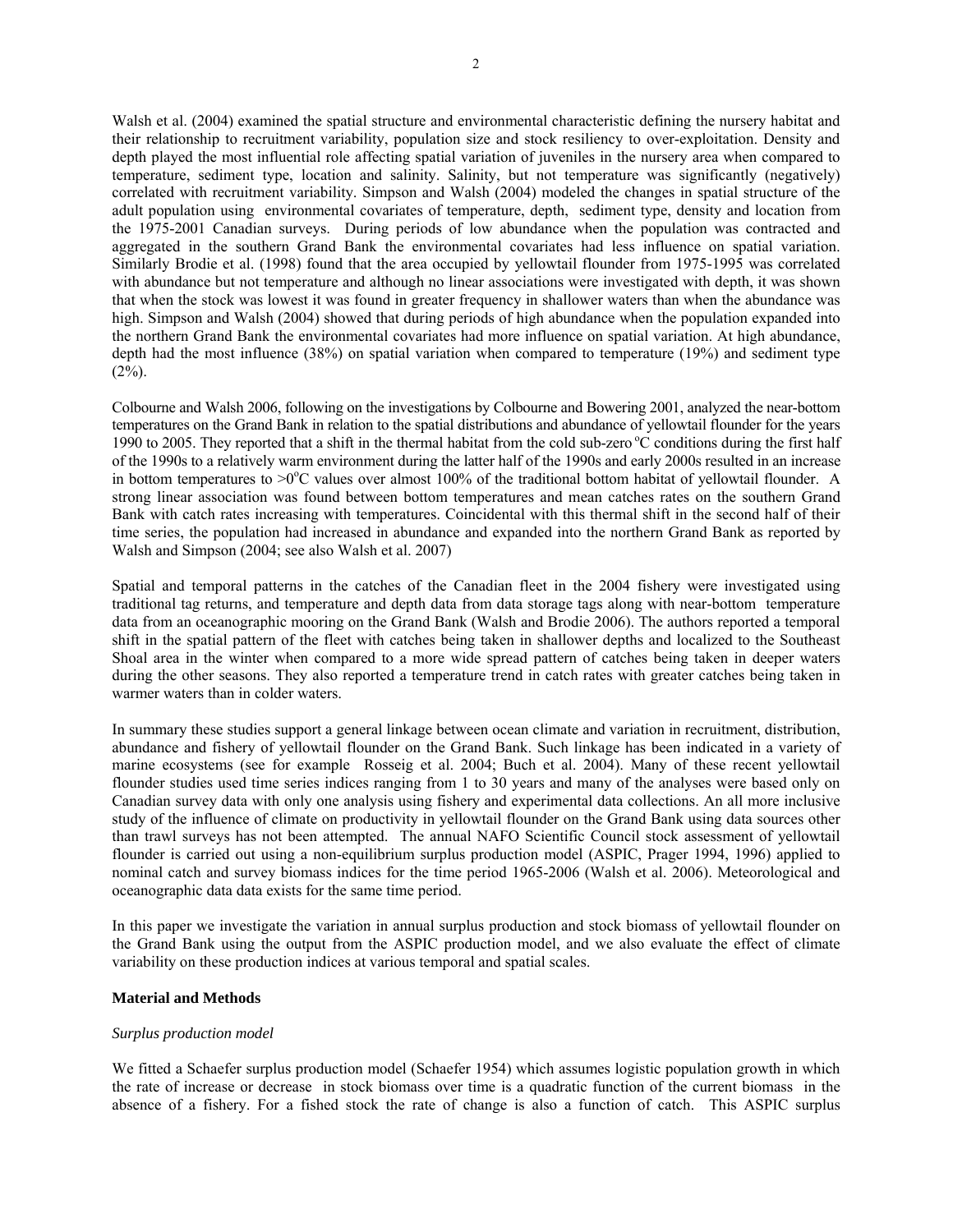production model estimates surplus production that exactly match predictions, i.e. it is an all-measurement (estimation) error model (Prager 1994). This type of model assumes that any lack of fit is not due to natural variability in surplus production but due to measurement errors in the data (see Jacobsen et al. 2002 for a discussion). The model assumes non-equilibrium conditions since the probability that fished stocks reaching equilibrium, i.e., when yield equals surplus production, is low. However, it assumes a relationship between surplus production and stock biomass as seen in Figure 1 where surplus production is zero at zero biomass levels and at carrying capacity (K) and estimates the biomass  $(B_{msv})$  at which maximum surplus production occurs (i.e. MSY).

In fitting the production model with the ASPIC computer program we used a time series of nominal landings (no estimate of discards included) from the fishery and survey biomass indices of the yellowtail flounder for the period 1965 to 2006. The input and output data is taken from the 2006 NAFO assessment of this stock (see Walsh et al 2006 for model formulation, time series of indices and output estimates). The model is tuned with survey biomass indices while simultaneously estimating model parameters. The model estimates the 'adult' stock biomass, surplus production and fishing mortality for each year.

The estimated annual average stock biomass that produced the annual surplus production was taken from the 2006 ASPIC model output and used to investigate the relationship between surplus production, stock biomass and catch. ASPIC measures the absolute estimates of fishing mortality and biomass less precisely than the biological reference points MSY and Fmsy because of uncertainty in the estimates of catchability coefficient 'q' (relative interquartile range IQR is 17 to 24%) so the more precise relative index of stock biomass  $B/B<sub>msy</sub>$  (IQR is 13%) which is used as the relative biomass index in analyzing trends in the stock for the assessment, was also used in these investigations (see Walsh et al. 2006 for bootstrapped output parameter estimates and variances). However, as seen in Figure 2 there is a strong predictive relationship ( $r^2 = .9776$ ) between absolute stock biomass and relative biomass because  $B_t$  is standardized to the  $B_{\text{msy}}$  estimated by the current model run. For ease of discussion we used the average stock biomass (similar results would be obtained with relative biomass using B/B<sub>msy</sub>). Since the starting estimate of stock biomass in the first year is very imprecise and biased, Prager (1994) recommended not making inferences from the ASPIC surplus production model for the first 2- 4 years of the time series. We adopted a conservative approach of 4 years and used model output data only for the years 1969-2006.

An independent estimate of stock biomass, e.g., from an SPA was not available whereby annual surplus production could be calculated external from the ASPIC model and then compared with the estimate from the ASPIC model. Thus all production indices used in the ASPIC output and used in the analysis are not entirely independent. Realizing this we also created a second annual surplus production index which we called the 'observed ASP or OASP" which uses the estimated average biomass from ASPIC model output and the nominal fishing catch ( again realizing that these are still not strictly independent) in the following formulation:

$$
OASP_t = B_{t+1} - B_t + \delta C_t \tag{1}
$$

where δ is a correction factor that accounts for growth and mortality that would have taken place between the time the catch was taken and next year's average biomass. Jacobsen et al. (2001) reported that for many commercial demersal stocks this correction factor was close to 1 and for our analysis we assumed it was 1.

#### *Environment*

We examined the relationship between production and both regional and large scale environmental indices to investigate the effect of climate variation on surplus production, stock biomass and fishery catches for yellowtail flounder.

Recruitment to the current yellowtail fishery was set at 25 cm based on the 25% selection length derived for the current NAFO regulated 130 mm codend mesh size (Walsh and Hickey 2000) and this corresponds to approximately to age 5 (Walsh unpubl. data). Our analysis covers the period 1969 to 2006 and mesh sizes prior to 1982 would have been smaller and larger in some instances.

To investigate the effects of environmental conditions on recruitment and growth of juveniles and adult stages we used regional and large scale indices averaged over the previous 5 years to match the time period of recruitment to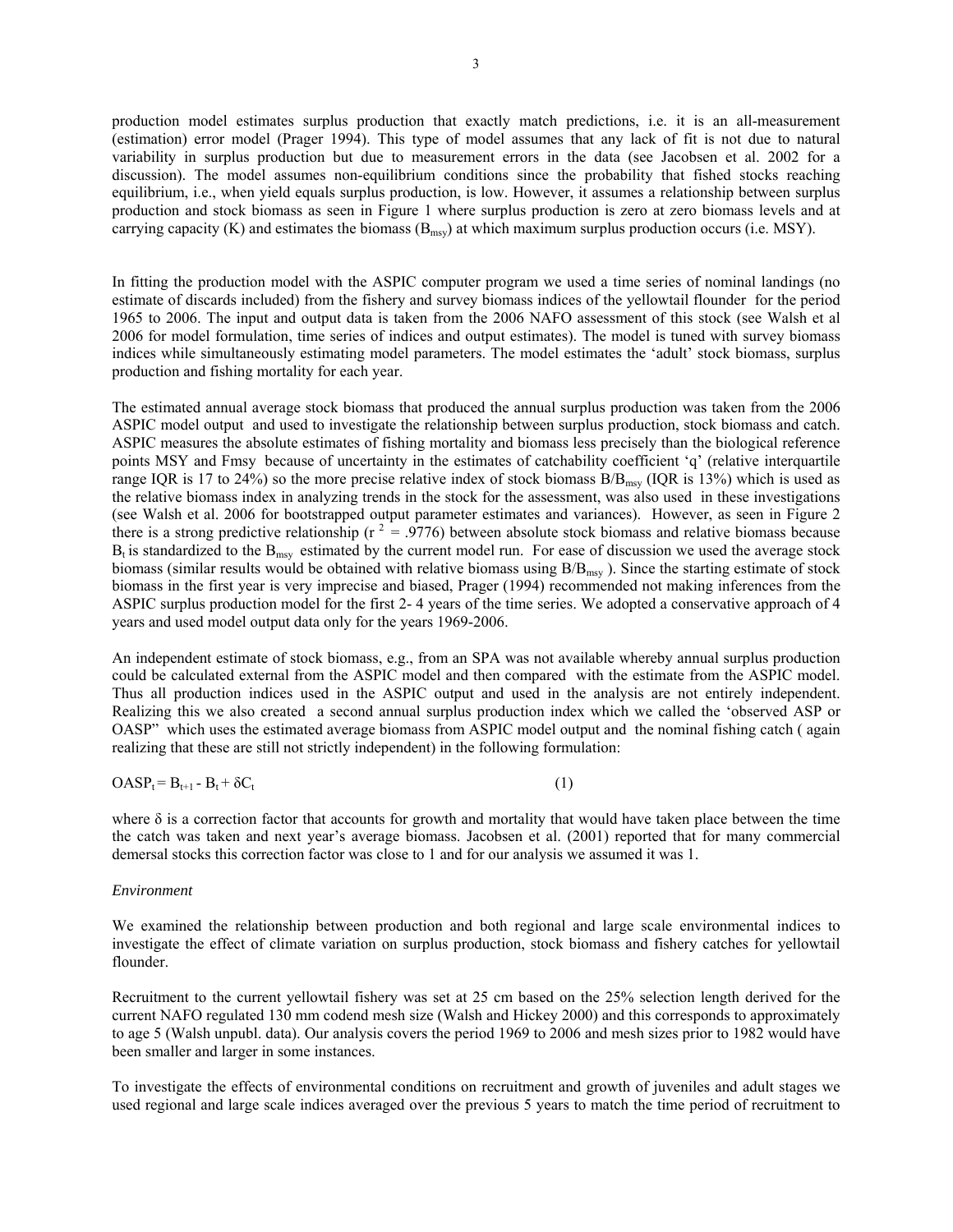the fishery at age 5. The moving average of 5 years should reflect environmental conditions during the juvenile stage to recruitment stage (ages 1-5 yrs).

For long scale environmental analysis we used the annual NAO index and for the regional scale data we used the annual temperature (integrated over 0-175 m) and salinity (integrated over 0-50m) indices from DFO/NAFC 's Station 27 monitoring station. Environmental conditions at Station 27 are fairly representative of trends in conditions over a large part of the Grand Banks over similar depth ranges, particularly over northern areas of 3NO and 3L.

## The NAO

The strength of the winter time atmospheric circulation over the north Atlantic largely determines ocean climate variations through much of the year on the Newfoundland and Labrador Shelf accounting for about 40% of the variability in the ocean climate on the shelf during the decades of the 1970s to 1990s. There are some exceptions to this trend, for example in 1999 and 2000 the Newfoundland Shelf experienced very warm conditions however the spatial patterns in the sea-level atmospheric pressure fields were such that the North Atlantic Oscillation (NAO) index was strongly positive. The standard meteorological index representing the strength of the circulation is the NAO index and is defined as the difference in the winter sea level air pressure between the quasi-stationary winter high and low pressure cells over the Azores and Iceland, respectively (Rogers, 1984). A high NAO index corresponds to an intensification of the Icelandic Low and Azores High. In most years since the 1960s when the NAO index is strongly negative, warm saline ocean conditions generally prevail in the northwest Atlantic and colder fresher conditions predominate in the northeast Atlantic; and conversely when the NAO index is high, i.e., positive.

### Station 27

Ocean temperature and salinity have been measured routinely since 1946 at a standard hydrographic monitoring Station 27 located in the inshore branch of the Labrador Current on the Newfoundland inner shelf. This inshore site is representative of ocean conditions over much the Newfoundland Shelf and Grand Banks down to a water depth of 176 m.

For both the NAO, temperature and salinity data we created 5 year moving average indices to match the conditions during the time period before yellowtail flounder recruits to the fishery at age 5. That is, for the year of recruitment to the fishery we average the environmental conditions over the pre-recruit stage of the fish, i.e. includes the current year and the previous 4 years. We then created a subset of the regional scale indices for temperature and salinity by focusing on the summer spawning time period of June to August and used an annual average summer temperature and salinity index and also a 5 year moving average summer index.

Pearson's correlation analysis was used to investigate relationships between annual surplus production, stock biomass and catch and all environmental variables. A multiplicative analysis was used to investigate contributions of environmental variables to surplus production biomass and nominal catches. All analyses were carried out using Statistix version 8 analytical software.

### **Results and Discussion**

### *Trends in production indices*

The 1969-2006 production curve (curve of surplus production vs average biomass) is symmetrical around stock biomass, B<sub>msy</sub> (79 000 mt) that can produce maximum sustainable yield (MSY) of 17 500 mt (Figure 1). Here MSY is equivalent to maximum surplus production.

Table 1 shows the correlation matrix for all production indices. Significantly positive correlations are seen in many comparisons especially with ASP from the ASPIC production model and OASP derived from Equation 1, and ASP and OASP with biomass. This fits well with the logistic model assumption that production of biomass is a deterministic function of the current biomass, i.e. density dependence. Annual surplus production is affected by biomass because fishing reduces stock biomass but increases the rate of production per unit biomass. However, a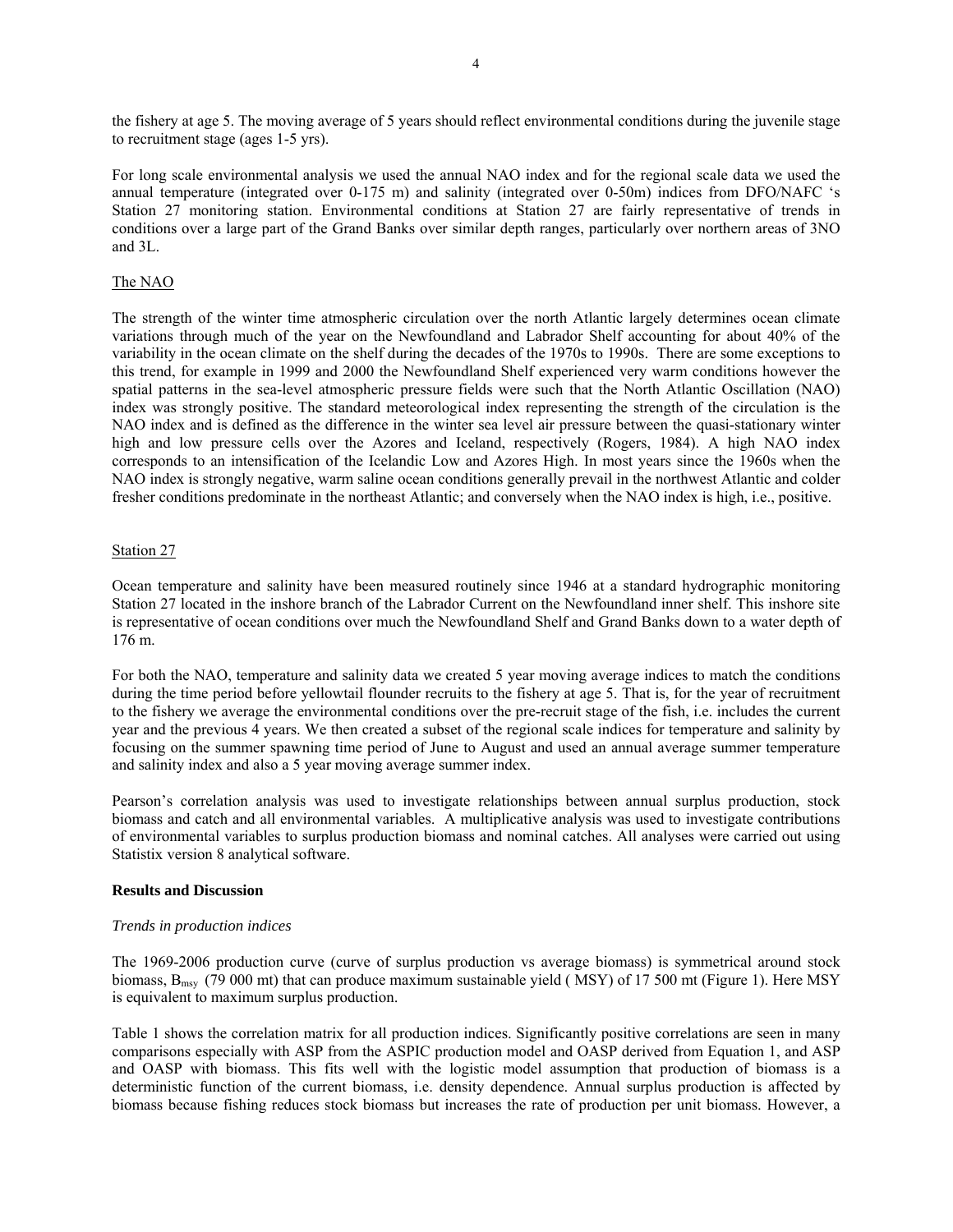catch-biomass relationship was only moderately and positively correlated with biomass ( $r = .35$ ;  $p = .04$  level). Catch was not correlated with either ASP or OASP (p> .05).

Figure 3 shows the catch, and estimated stock biomass and ASP history with the latter 2 indices being estimated by the ASPIC production model for the period 1969-2006. There are 4 period of interest and in the absence of modeling any environmental data for the same time series, they are expected to represent density dependent effects based on model assumption. At the beginning of the time series, 1969-1973 the biomass showed an opposite trend with ASP because catches were larger than ASP which led to a reduction in the biomass, i.e., fishing reduces the biomass but increases the rate of production. By 1975 the stock has seen its first near-collapse. Catches remained low during the recovery period 1975-1984 as the biomass slowly rebuilt because when catches are below ASP the biomass increases. The high catches, often greater than the recommended TAC, during the 1985-1993 period contributed to the second collapse because larger catches reduced the ASP and hence the biomass which lead to the 1994-1998 fishing moratorium. During the moratorium, ASP increased leading to a rebuilding of the stock because there was no fishing to take ASP. After the start of fishing in August 1998 and onward to 2005, catches have been lower than ASP and the stock biomass has increased substantially. ASP leveled off in 1998-2000 period before dropping as catches increased with TACs and because the catches were still lower than the ASP the stock biomass continued to increase. Throughout the time series, it is apparent that ASP reaches it maximum at 17 0 00 mt, i.e., MSY based on the ASPIC formulation used in the 2006 assessment. Figure 4 summarizes the annual catch and surplus production (ASP) relationship. Before each stock collapse catches were above annual surplus production (ASP) and after each stock collapse, catches remained below ASP during the rebuilding phases.

The density dependent relationship between ASP and stock biomass was further explored by using the 'observed ASP or OASP' which uses the ASPIC estimated average stock biomass and the nominal catch. Figure 5 overlays the OASP data on the quadratic fitted symmetrical curve  $(r^2=0.41; p=0.001)$  seen in Figures 1 and 4. At low biomass levels (below arithmetic mean of 63Kt (SD=30.5) as seen during the periods 1974-1984, and 1985-1998 OASP was just as equally likely to be above or below predicted OASP curve. From 1974-1984, biomass was slowly increasing at a time when catches were mainly below OASP (exception 1974 and 1975). During the 1985-1993 period catches exceeded OASP and the biomass decreased. During the 1994-1997 directed fishing moratorium, biomass increased because by-catches of yellowtail flounder were lower than OASP. Noticeably surplus biomass decreased to negative levels at low biomass levels in 1976, 1987 and 1994. The 1976 and 1994 decreases occurred when stock biomass was lowest representing possible first and second stock collapses and 1987 followed the 1985 and 1986 fishery when the nominal catches doubled the TACs (Walsh et al. 2006) and stock size was 37% below the long term average of 63 000 mt. With the resumption of the fishery in 1998 increasing biomass levels, above arithmetic mean of 63Kt, and also above the  $B_{\text{msy}}$  of 79.5kt from the ASPIC model were estimated because fishery catches still remained below OASP. From about 2000-2005 there was more or less a decreasing trend in OASP with increasing biomass.

 Figure 4 summarizes the catch and surplus production (OASP) relationship. Similar to ASP catch relationship, before and after each stock collapse, catches remained above and below, respectively, annual surplus production (OASP) during the rebuilding phase. However, although the analysis of the OASP index follows the expected theory of density dependence there is more variability in the annual estimates. A lack of a clear relationship between surplus production, biomass and catches may be due to fluctuations in productivity and carrying capacity along with density dependent responses to fishing as seen in some Peruvian and Californian pelagic fisheries (Jacobsen et al. 2001) and in some groundfish stocks in the Bering Sea and Gulf of Alaska (Mueter and Megry 2006)

#### *Environmental influences on production indices*

Correlations between annual surplus production (ASP and OASP) and environmental indices were small (r<0.5) and only the 5 year average temperatures had any statistical significant effect on all production indices. Table 2 shows the correlation matrix of production indices and environmental indices for the period 1969-2006. For the large scale influences of climate and production indices we found a significant negative correlation between the 5 year average NAO and average stock biomass. On the regional scale we found significant positive correlations between annual and stock biomass, and the 5 year average temperature and all production indices. The NAO 5 year average index is significantly negatively correlated ( $r = -0.6731$ ; p=.0000?) with the 5 year average temperature index but not with salinity( $p>0.05$ ). The NAO was mainly in a negative phase during the 1960s and when the NAO index is strongly negative, warm saline ocean conditions generally prevail in the northwest Atlantic (Fig. 6) (Colbourne 2004). Since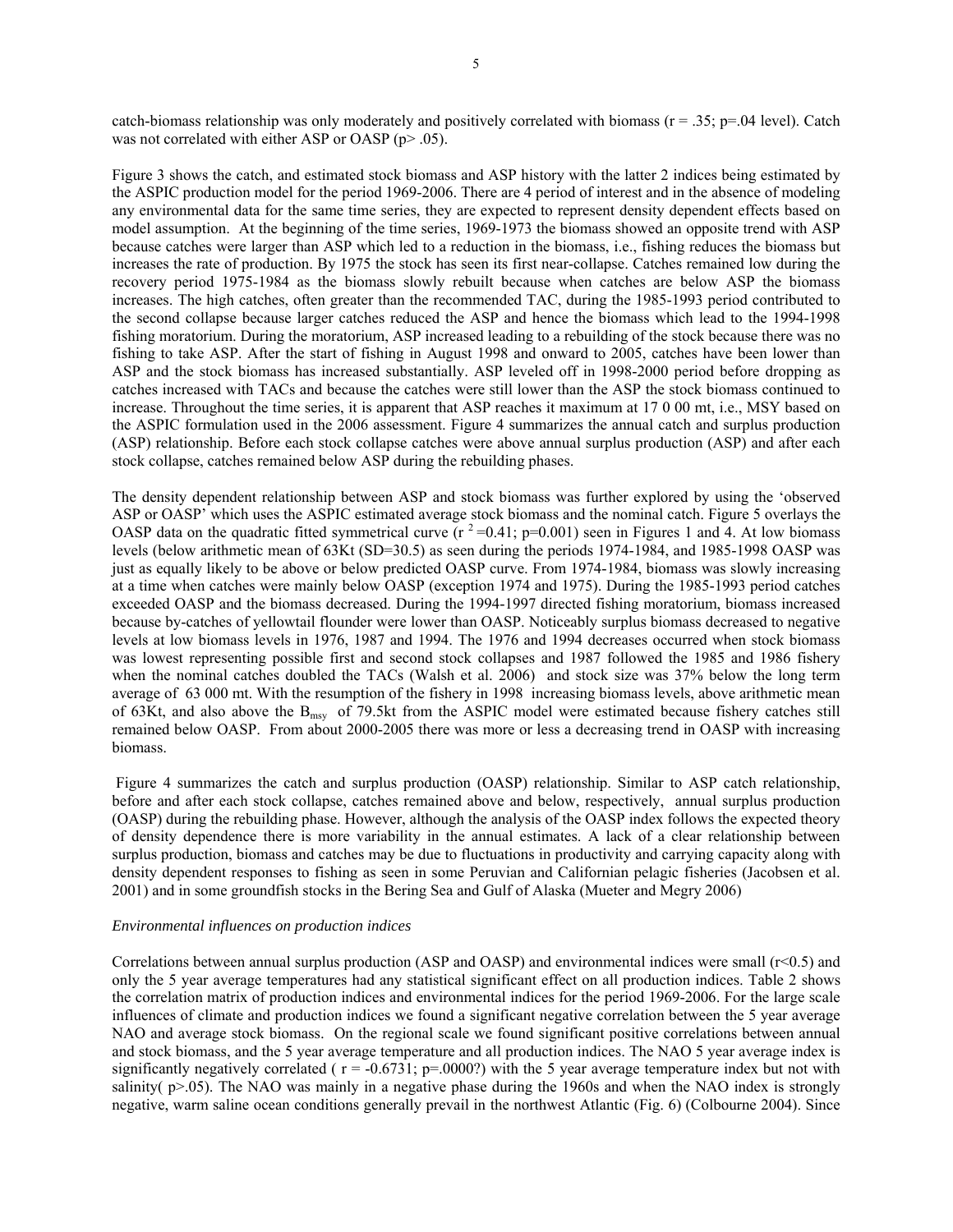the early 1970s the NAO has undergone near-decadal oscillations and in the most recent years it has been mostly negative. No significant correlations (P>0.05) were found with regional scale estimates of salinity and production indices. The increasing trend of biomass and temperature as seen in Figure 8 and decreasing trend with NAO in Figure 7 may reflect stock enhancement during warm periods, i.e. an increase in growth and recruitment (Hollowed and Wooster 1991; Simpson and Walsh 2004). These results are consistent with the results of Colbourne and Walsh (2006).

## *Model Building*

With the exception of the summer indices of temperature and salinity, we included all of the environmental indices, to estimate their effects on production indices: ASP, OASP, stock biomass and catch, into separate multiplicative analysis using stepwise linear regression (no variables were forced into the model) with the following results:

- 1. For ASP and OASP there was a poor fit with environmental variables and inclusion of biomass and catch did not improve the fit.  $(r^2 < 0.2)$ .
- 2. For stock biomass there was a significantly good fit with 5 year average temp ( $r^2$ =0.8818) and 5 year salinity  $(r^2=0.9005)$  and inclusion of catch and surplus production indices did not improve the fit (see Table 3).
- 3. For B/Bmsy there was a significantly good fit with 5 year average temp ( $r^2$ =0.8644) and 5 year salinity  $(r^2=0.8842)$ . With inclusion of catch and ASP salinity exits the model, the 5 year average temp  $(r^2=0.8685)$  stays in and both catch  $(r^2=0.8894)$  and the NAO 5 yr index  $(r^2=0.9026)$  enter the model improving the fit. Similar results were seen with OASP analysis..
- 4. For catch there was a significantly moderate fit with 5 year average NAO and temperature (total  $r^2$  = 0.4130 ). Inclusion of biomass with either ASP or OASP allowed biomass to enter the model making a small overall improvement to the fit  $(r^2 = 0.4635)$ .

This exploratory multiplicative analysis suggests that stock biomass, and catch to some extent, but not surplus production, varies in response to environmental fluctuations in a predictive manner. Based on both the correlation and regression analysis, temperature plays the most important role in the enhancement of the stock productivity possible through changes in intrinsic rate of growth parameter 'r' or the carrying capacity 'K' during warm years. The contribution of other environmental and production variables often only marginally improved the model fits. Figure 8 shows that the 5 year average bottom temperature data for the period which represent conditions up to recruiting age to the fishery, along with annual bottom temperatures, track the trends in the adult stock biomass for the 1969-2006 study period. Improvements to the adult stock size coincides when average temperatures in the prerecruit stage were  $>0$ <sup>0</sup>C. We interpret this trend to mean that the influence of warm temperatures are reflected in improvements to recruitment, growth and less natural mortality of yellowtail flounder (ages 1-5) and hence to the adult biomass estimated by the production model.

Surplus production models are a simple view of reality and assumes logistic population growth in which a the rate of increase or decrease in stock biomass over time is a quadratic function of the current biomass. Stock biomass will not change if fish are removed at the same rate as the stock's capacity for increase (Jensen 2005). Since biomass production varies as a result of environmental fluctuations then the logistic production model should be modified to incorporate temperature on an annual basis because of its influence on 'r' or 'K'. Similar conclusions have been reported for West Greenland fish stocks ( Buch et al. 2004) and Bering Sea and Gulf of Alaska demersal stocks (Mueter and Megrey 2006). Jensen (2005) argued that Fox's (1970) surplus production model could easily accommodate environmental variation in its formulation and recommended its use over the Schaefer logistic model when conservative harvesting strategies are needed in stock management especially when stock biomass is low or when the stock is over-exploited.

# **Summary**

Large changes in annual surplus production and stock biomass indices are not expected in long-lived species such as yellowtail founder because of low recruitment variability, slow growth rates and low natural mortality unlike that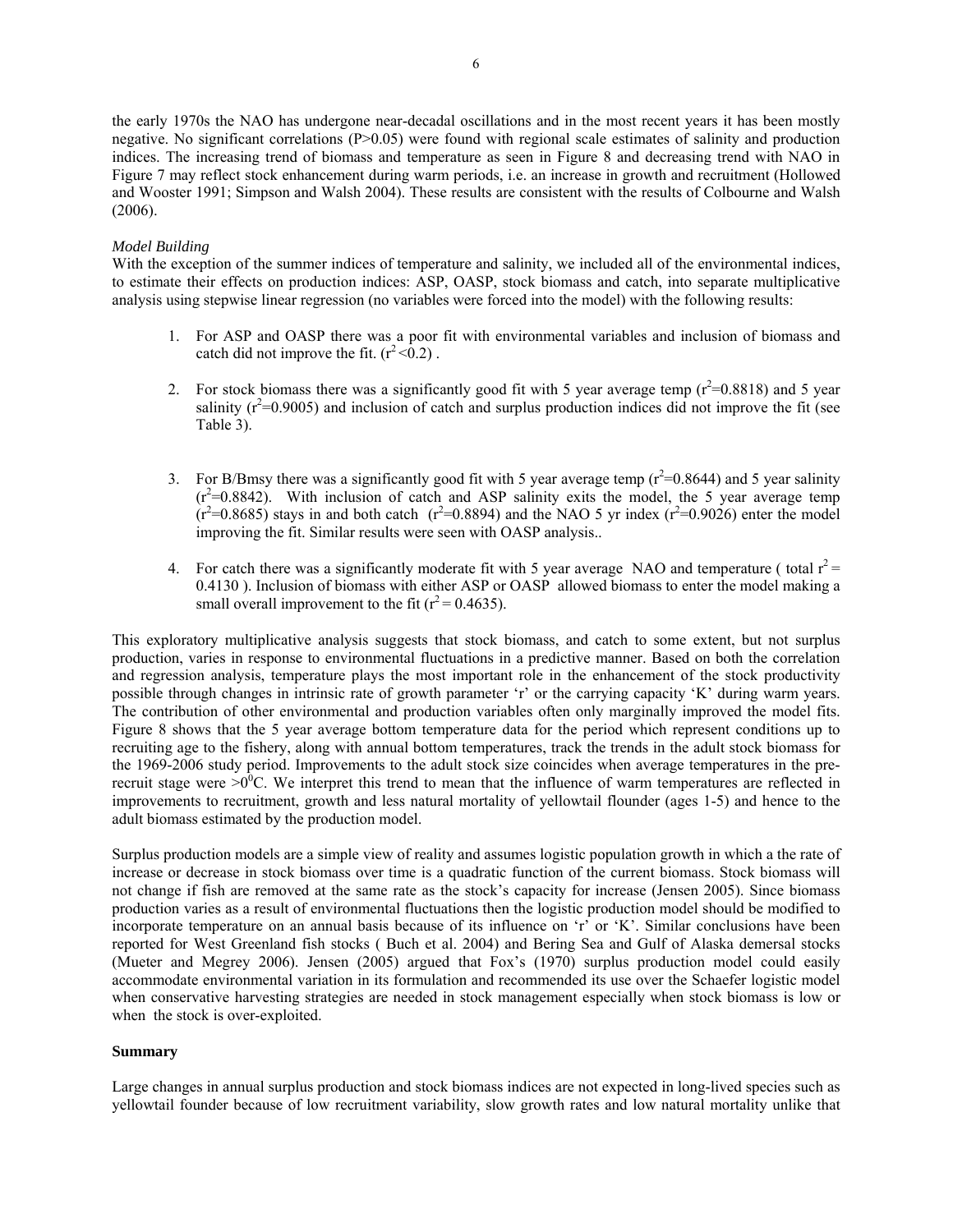seen in small pelagics such as sardines and anchovies (Jacobsen et al. 2001). Detecting density dependent or density independent effects would therefore require several years of data on the stock size and the environment. We have examined a 38 year time series of stock production and environmental variables and found evidence of both density dependent and density independent effects. Long term changes in stock biomass are often explained by changes in fishing mortality, but now there is evidence to suggest that productivity in yellowtail flounder on the Grand Bank also varies in response to environmental variations. Temperature plays a large contributing role and the strength of the temperature relation would suggest that it should be considered for incorporation into the logistic surplus production model used in the assessment of yellowtail flounder on an annual basis. Using temperature in the model could improve hindcasts of stock status and forecasts of adult biomass for 2 year periods (Hare and Able 2007). Long term changes in biomass could also be explained by a change in catchability with warm waters as suggested by Colbourne and Walsh (2006) and Walsh and Brodie (2006). Although there is little empirical evidence to say that catch rates should increase with warmer temperatures (Winger and Walsh 2001), it may prove difficult to distinguish varying catchability from trends in biomass itself. The results of these analysis could also be influenced by fishing effects, economics and management decisions.

### **References**

Brodie, W.B., S.J. Walsh and D.B. Atkinson 1998. The effect of stock abundance on range contraction of yellowtail flounder (Pleuronectes ferruginea) on the Grand Bank of Newfoundland in the Northwest Atlantic from 1975 to 1995. J. Sea Res. 39:139-152

Buch, E., S.A. Pedersen and M.H. Ribergaard. 2004 ecosystem variability in West Greenland waters. J. Northw. Atl. Fish. Sci.: 34:13-28.

Colbourne, E.B. 2004. Decadal changes in the ocean climate in Newfoundland amd Labrador waters from the 1950s to he 1990s. J. Northw. Atl. Fish. Sci.: 34:41-59.

Colbourne E. B. and W. R. Bowering. 2001. Recent trends in bottom temperatures and distribution and abundance of Yellowtail Flounder (*Limanda ferruginea*) in NAFO Divisions 3LNO during the spring and fall. NAFO SCR. Doc 01/32 Serial No. N4409. 17p

Colbourne, E.B. and S.J. Walsh 2006. The Distribution and Abundance of Yellowtail Flounder (*Limanda ferruginea*) in Relation to Bottom Temperatures in NAFO Divisions 3LNO Based on Multi-Species Surveys from 1990-2005. NAFO SCR Doc. 06/23:17p

Fox. W.W. 1970. An exponential yield model for optimizing exploited fish populations. Trans. Am. Fish. Soc. 99:80-89

Jacobsen, L.D., S.X Cadrin, and J.R. Weinberg. 2002. Tools for estimating surplus production and F<sub>msy</sub> in any stock assessment model. N. J. Fish. Mgmt. 22:236-338.

Jacobsen, L.D., J.A.A de Oliveria, M. Barange, M.A. Cisneros-Mata, R. Felix-Uraga, J.R. Hunter, J.Y. Kim, Y. Matsuura, M. Niquen, C. Porterio, B. Rothschild, R.P. Sanchez, R. Serra, A. Uriarte and T. Wada. 2001. Surplus production, variability, and climate change in the great sardine and anchovy fisheries. Can. J. Fish. Aquat. Sci. 58: 1891-1903.

Jensen, A.L. 2005. Harvest in a fluctuating environment and conservative harvest for the Fox surplus production model. Ecol. Model. 182:1-9.

Hare , J. A. and K. Able 2007. Mechanistic links between climate and fisheries along the east coast of the United States: explaining population outbursts of Atlantic croaker (Micropogonias undulates). Fish. Oceanogr. 16:31-45.

Hollowed, A.B. and W.S. Wooster 1995. Decadal-scale variations in the eastern subarctic Pacific: II. Response of Northeast Pacific fish stocks. *In*: Beamish, R.J. [Ed.], Climate change and Northern Fish Populations. Can. Spec. pub. Fish. Aquat Sci. 121. National Research Council of Canada, Ottawa.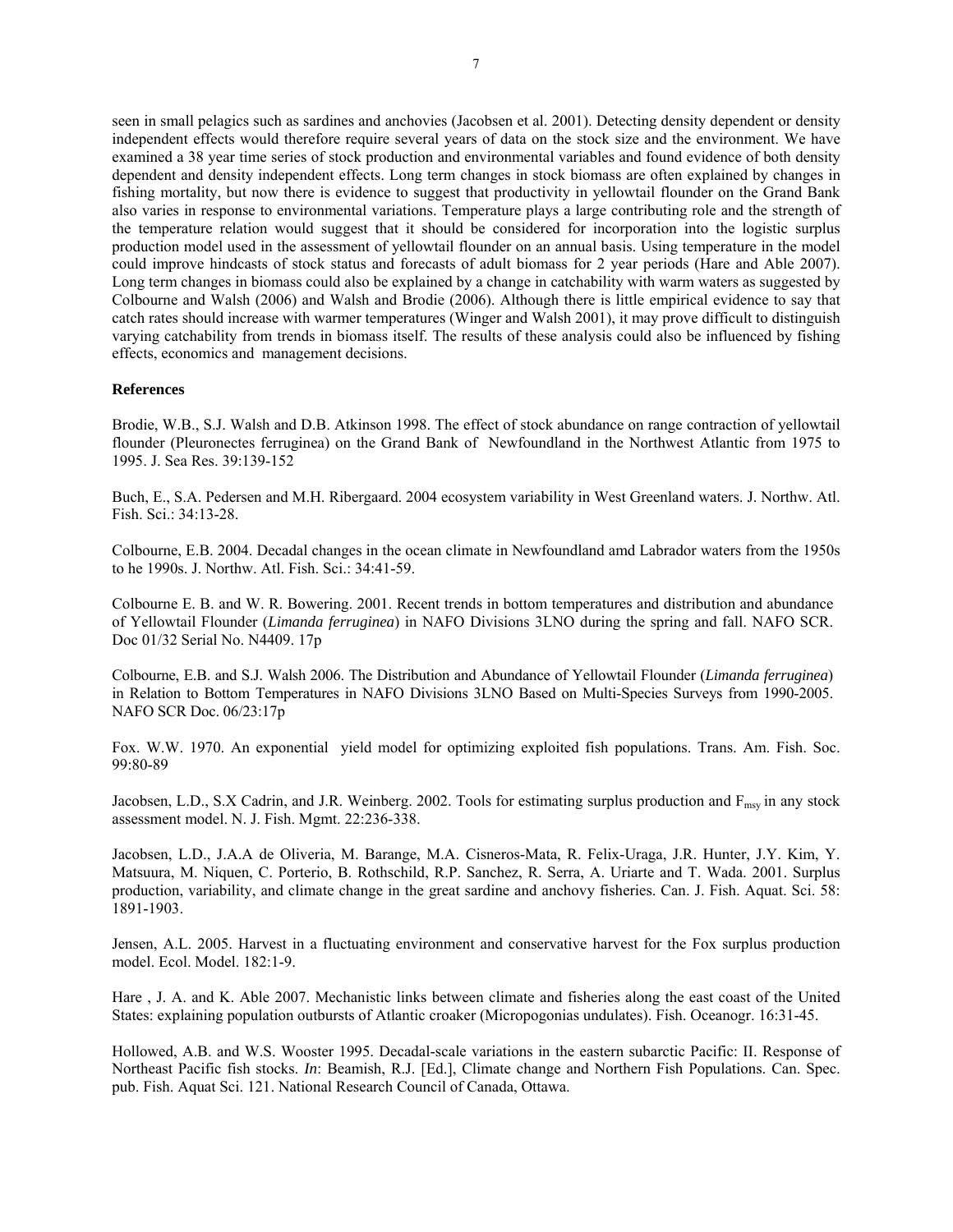Mueter, F.J. and B.A. Megrey 2006. Using multi-species surplus production models to estimate ecosystem-level maximum sustainable yields. Fish Res. 81: 189-201.

Perry, R.I., and S. J. Smith 1994. Identifying habitat associations of marine fishes using survey data: an application to the Northwest Atlantic. Can. J. Fish. Aquat. Sci. 51, 589-602.

Rosseig, J.M, C.M. Woodley, J.J. Cech and L.J. Hansen 2004. Effect of global climate change on marine and estuarine fisheries. Rev. Fish. Biol. Fisher. 14:251-275.

Rogers, J.C. 1984. The association between the North Atlantic oscillation and the southern oscillation in the northern hemisphere. Mon. Weather rev. 112:1999-2105.

Schaefer, M.B. 1954. Some aspects of the dynamics of populations important to the management of the commercial marine fisheries. Bull. Int. Trop. Tuna Commun, 1: 27-56.

Scott, J.S. 1982. Selection of both type by groundfish of the Scotian Shelf. Can. J. Fish. Aquat. Sci. 30, 943-947.

Simpson, M.R. and S.J. Walsh 2003. Changes in the Spatial Structure of Grand Bank Yellowtail Flounder: Testing MacCall's Basin Hypothesis**.** J. Sea Res. 51:199-210

Walsh S. J 1992 Factors influencing distribution of juvenile yellowtail flounder on the Grand Bank of Newfoundland. Neth. J. Sea Res. 29: 193-203

Walsh, S.J and W. B. Brodie 2006. Exploring Relationships Between Bottom Temperatures and Spatial and Temporal Patterns in the Canadian Fishery for Yellowtail Flounder on the Grand Bank NAFO SCR Doc. 06/26:15p

Walsh, S.J., M.R Simpson and M.J. Morgan 2003. Continental shelf nurseries and recruitment variability in American Plaice and Yellowtail Flounder on the Grand Bank: insights into stock resiliency. J. Sea Res. 51: 271-286

Walsh, S.J. W. B. Brodie and M. J. Morgan 2006 . The 2006 Assessment of the Grand Bank Yellowtail Flounder Stock, NAFO Divisions 3LNO NAFO SCR Doc. 06/48: 31p

Walsh, S.J., M. F. Veitch, E.B. Colbourne and W. B. Brodie 2007. The 2007 interim monitoring report of yellowtail flounder stock status on the Grand Bank, NAFO Divisions 3LNO. NAFO SCR Doc. 07/xx

Winger, P.D., and Walsh, S.J. 2001. Temperature and catchability. NAFO SCR Doc. 01/73: 7p

|                |        | Estimated<br>ASP |        | Observed<br>ASP |        | Average<br><b>Biomass</b> |        | B/Bmsy |
|----------------|--------|------------------|--------|-----------------|--------|---------------------------|--------|--------|
| Variable       |        | р                |        | D               |        |                           |        | D      |
|                |        |                  |        |                 |        |                           |        |        |
| Est. ASP       |        |                  |        |                 |        |                           |        |        |
| Obs. ASP       | 0.568  | 0.0002           |        |                 |        |                           |        |        |
| <b>Biomass</b> | 0.4057 | 0.0115           | 0.4301 | 0.0079          |        |                           |        |        |
| <b>B/Bmsy</b>  | 0.3747 | 0.0205           | 0.4213 | 0.0094          | 0.9887 | 0.0000                    |        |        |
| Catch          | 0.2494 | 0.1366           | 0.2770 | 0.097           | 0.3452 | 0.0364                    | 0.4765 | 0.0029 |

Table 1 Correlational analysis between stock indices; n=38 except for Observed ASP where n=37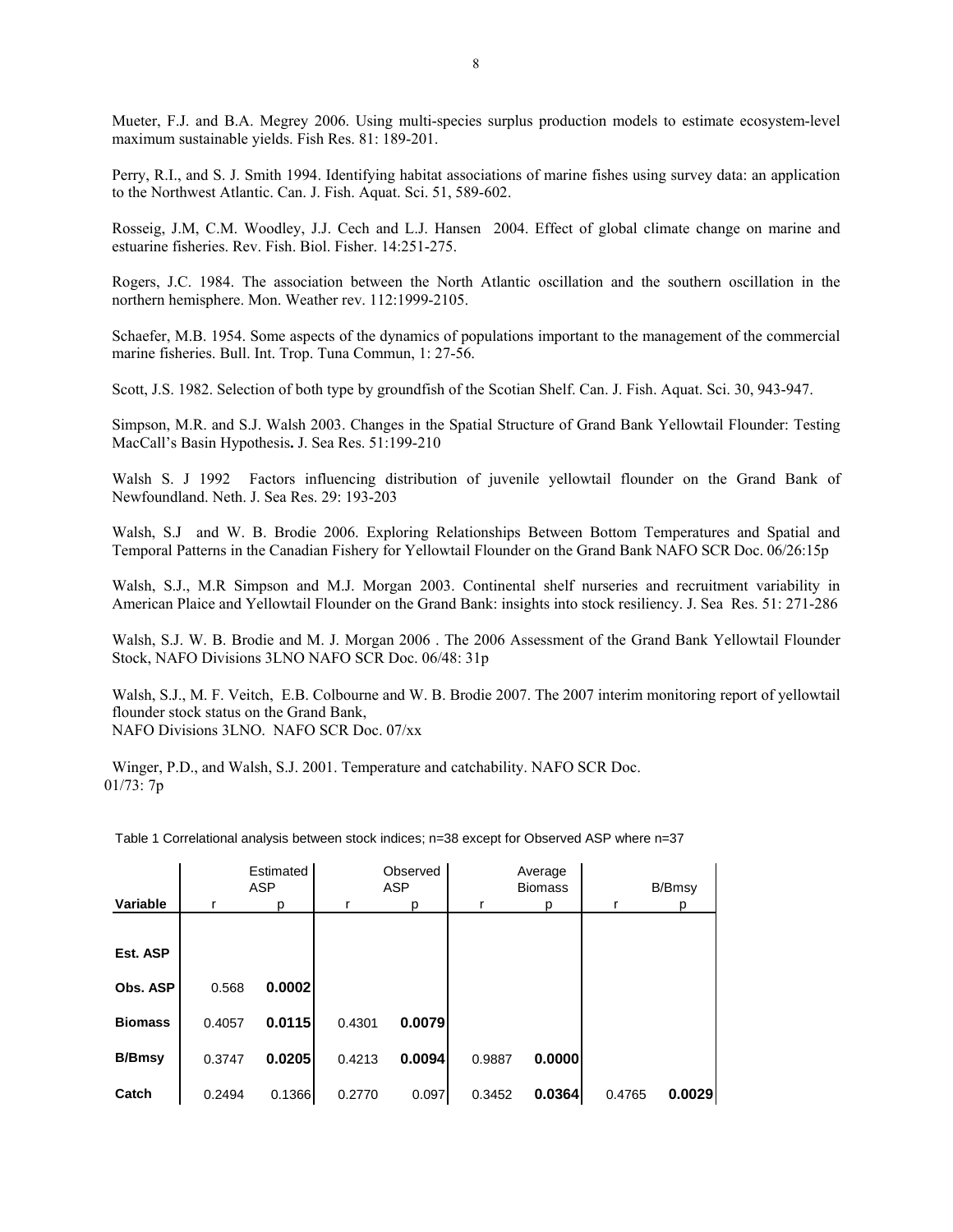Table 2. Correlational analysis between environment effects and stock indices. Number of years in the analysis , 1969-2006 5 yr average environmental indices are for the 5 years leading up to recruitment to the fishery at age 5 yrs. Summer temperatures are those for June to August. Values in bold are statistically significant at p<.05

|                             |              | <b>Estimated</b><br><b>ASP</b> |              | Observed<br>ASP |                 | Average             |                 | Nominal<br>Catch |
|-----------------------------|--------------|--------------------------------|--------------|-----------------|-----------------|---------------------|-----------------|------------------|
| Variable                    | r            | p                              | r            | p               | r               | <b>Biomass</b><br>р | r               | р                |
|                             |              |                                |              |                 |                 |                     |                 |                  |
| <b>NAO</b><br>anomaly       | $-0.0407$    | 0.8084                         | $-0.1644$    | 0.3309          | $-0.3023$       | 0.0651              | $-0.1074$       | 0.5268           |
| $n=$                        | 38           |                                | 37           |                 | 38              |                     | 37              |                  |
|                             |              |                                |              |                 |                 |                     |                 |                  |
| <b>NAO</b><br>anomaly-      |              |                                |              |                 |                 |                     |                 |                  |
| 5yr                         |              |                                |              |                 |                 |                     |                 |                  |
| average                     | $-0.2270$    | 0.1706                         | $-0.1854$    | 0.2718          | -0.5614         | 0.0002              | -0.4387         | 0.0066           |
| $n=$                        | 38           |                                | 37           |                 | 38              |                     | 37              |                  |
| 0-<br><b>Stn 27</b>         |              |                                |              |                 |                 |                     |                 |                  |
| 50m<br><b>Salinity</b>      |              |                                |              |                 |                 |                     |                 |                  |
| annual                      | 0.1092       | 0.5139                         | $-0.0903$    | 0.5951          | $-0.1052$       | 0.5294              | $-0.0746$       | 0.661            |
| $n=$                        | 38           |                                | 37           |                 |                 |                     | 37              |                  |
|                             |              |                                |              |                 |                 |                     |                 |                  |
| 0-<br><b>Stn 27</b>         |              |                                |              |                 |                 |                     |                 |                  |
| 50m                         |              |                                |              |                 |                 |                     |                 |                  |
| salinity--5<br>yr average   | $-0.2045$    | 0.2182                         | 0.0024       | 0.9887          | $-0.0281$       | 0.8669              | $-0.0854$       | 0.6153           |
| $n=$                        | 38           |                                | 37           |                 | 38              |                     | 37              |                  |
| <b>Stn 27</b><br>0-         |              |                                |              |                 |                 |                     |                 |                  |
| 50 Salinity                 |              |                                |              |                 |                 |                     |                 |                  |
| <b>Summer</b>               |              |                                |              |                 |                 |                     |                 |                  |
| annual<br>$n =$             | 0.2263<br>38 | 0.1719                         | 0.0574<br>37 | 0.7356          | $-0.0478$<br>38 | 0.7758              | $-0.1155$<br>37 | 0.4962           |
|                             |              |                                |              |                 |                 |                     |                 |                  |
| <b>Stn 27</b><br>0-<br>50m  |              |                                |              |                 |                 |                     |                 |                  |
| <b>Salinity</b>             |              |                                |              |                 |                 |                     |                 |                  |
| Summer-                     |              |                                |              |                 |                 |                     |                 |                  |
| 5yr<br>average              | $-0.0667$    | 0.6909                         | 0.1524       | 0.3677          | 0.0239          | 0.8867              | $-0.0276$       | 0.8712           |
| $n=$                        | 38           |                                | 37           |                 | 38              |                     | 37              |                  |
| <b>Stn 27</b><br>0-         |              |                                |              |                 |                 |                     |                 |                  |
| 175m                        |              |                                |              |                 |                 |                     |                 |                  |
| Temp                        |              |                                |              |                 |                 |                     |                 |                  |
| annual<br>n=                | 0.1973<br>38 | 0.2351                         | 0.1278       | 0.4508          | 0.5808          | 0.0001              | $-0.2133$<br>37 | 0.2092           |
|                             |              |                                |              |                 |                 |                     |                 |                  |
| <b>Stn 27</b><br>0-<br>175m |              |                                |              |                 |                 |                     |                 |                  |
| Temp-5 yr                   |              |                                |              |                 |                 |                     |                 |                  |
| average                     | 0.4506       | 0.0045                         | 0.4692       | 0.0034          | 0.9390          | 0.0000              | 0.3670          | 0.0255           |
| n=                          | 38           |                                | 37           |                 | 38              |                     | 37              |                  |
| Stn 27 0-                   |              |                                |              |                 |                 |                     |                 |                  |
| 175m                        |              |                                |              |                 |                 |                     |                 |                  |
| Temp<br><b>Summer</b>       |              |                                |              |                 |                 |                     |                 |                  |
| annual                      | 0.0339       | 0.8399                         | $-0.0697$    | 0.6819          | 0.3931          | 0.0146              | $-0.1321$       | 0.4358           |
| $n =$                       | 38           |                                | 37           |                 | 38              |                     | 37              |                  |
| 0-<br><b>Stn 27</b>         |              |                                |              |                 |                 |                     |                 |                  |
| 175m                        |              |                                |              |                 |                 |                     |                 |                  |
| Temp<br>Summer-             |              |                                |              |                 |                 |                     |                 |                  |
| 5yr                         |              |                                |              |                 |                 |                     |                 |                  |
| average                     | 0.3446       | 0.0341                         | 0.3496       | 0.0339          | 0.8487          | 0.0000              | 0.3555          | 0.0308           |
| $n=$                        | 38           |                                | 37           |                 | 38              |                     | 37              |                  |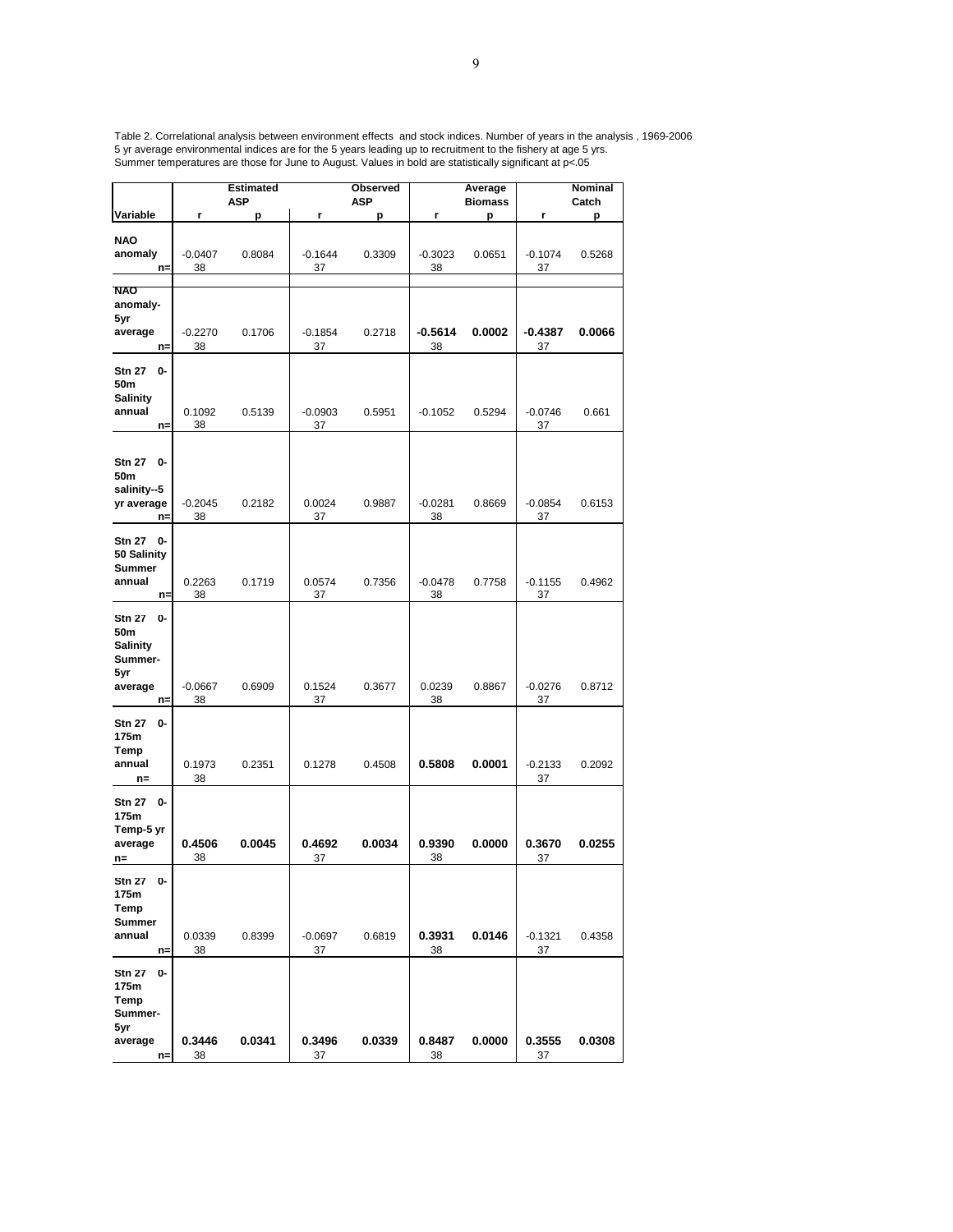Table 3. Multiplicative analysis of the influence of climate and surplus production on stock biomass of yellowtail flounder. ASP is the estimated surplus production form ASPIC and OASP is the observed surplus production derived from equation 1.

#### **Stepwise Linear Regression of Biomass**

Unforced Variables: Anomaly NAO\_5yr Temp\_5yr Sal\_an5 Sal\_anual Temp\_an P to Enter 0.0500 P to Exit 0.0500

| Step | Variable | Coefficient | т       | Р      | R Sq   | MSE     |
|------|----------|-------------|---------|--------|--------|---------|
|      | Constant | 63.1655     | 12.78   |        | 0.0000 | 928.599 |
| 2    | Constant | 48.1846     | 24.70   |        | 0.8818 | 112.813 |
|      | Temp 5yr | 129.380     | 16.39   | 0.0000 |        |         |
|      | Constant | 48.4665     | 26.66   |        | 0.9005 | 97.6351 |
|      | Temp 5yr | 131.562     | 17.79   | 0.0000 |        |         |
|      | Sal an5  | $-44.1495$  | $-2.57$ | 0.0146 |        |         |

|                                 | Resulting Stepwise Model |                            |                  |           |                    |
|---------------------------------|--------------------------|----------------------------|------------------|-----------|--------------------|
| Variable                        | Coefficient              | Std Error                  | т                | P         | VIF                |
| Constant                        | 48.4665                  | 1.81786                    | 26.66            | 0.0000    |                    |
| Temp 5yr                        | 131.562                  | 7.39363                    | 17.79            | 0.0000    | 1.0                |
| Sal an5                         | $-44.1495$               | 17.1900                    | $-2.57$          | 0.0146    | 1.0                |
| Cases Included<br>Missing Cases | 38                       | R Squared<br>Adjusted R Sq | 0.9005<br>0.8949 | MSE<br>SD | 97.6351<br>9.88105 |

# **Variables Not in the Model**

|           | Correlations |           |         |        |
|-----------|--------------|-----------|---------|--------|
| Variable  | Multiple     | Partial   | т       | P      |
| Anomaly   | 0.2612       | $-0.2124$ | $-1.27$ | 0.2136 |
| NAO 5yr   | 0.7112       | 0.1771    | 1.05    | 0.3014 |
| Sal anual | 0.4559       | $-0.0503$ | $-0.29$ | 0.7709 |
| Temp an   | 0.6432       | $-0.0455$ | $-0.27$ | 0.7921 |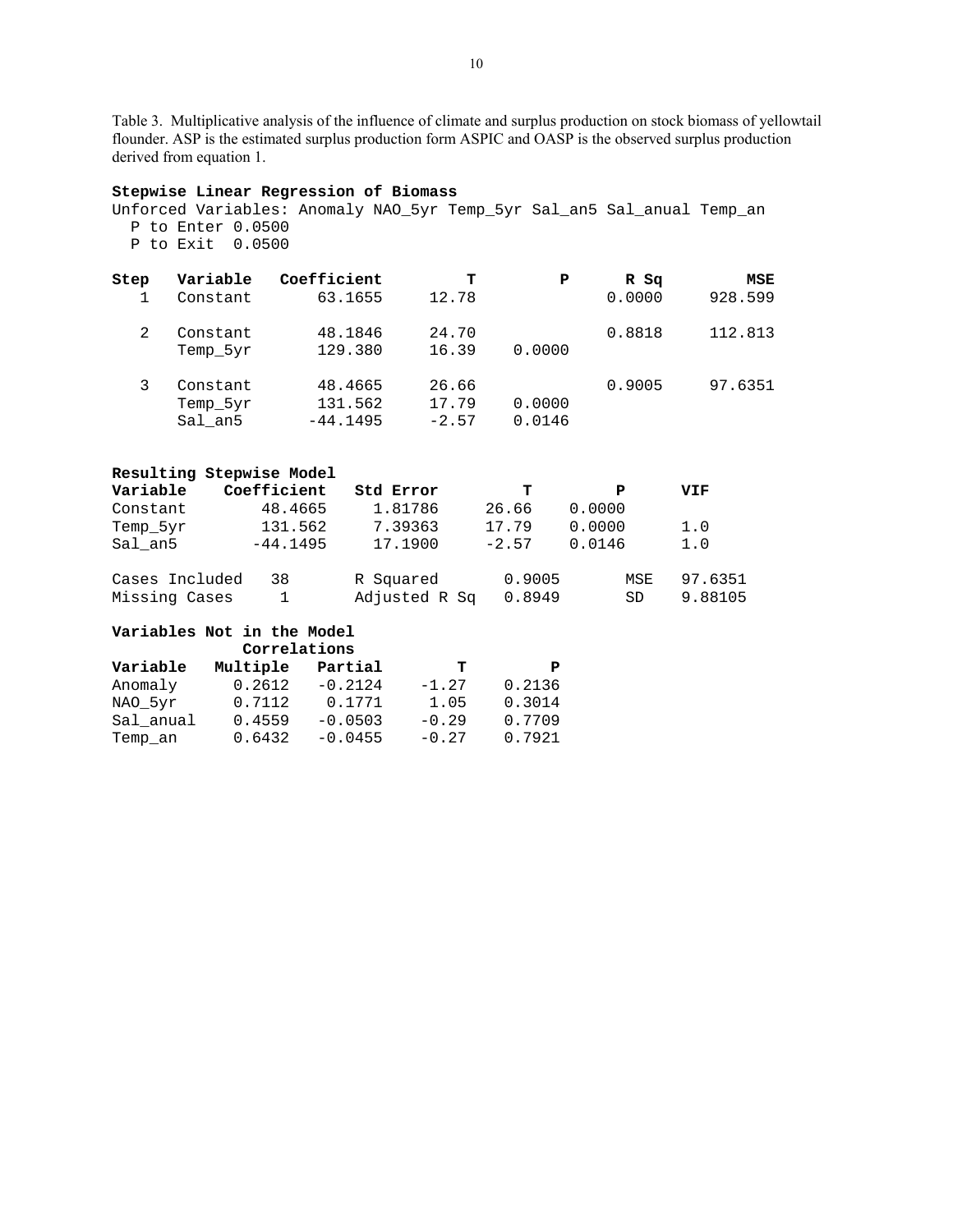# **Table 3 continued With CATCH AND ASP added to the model**

Statistix 8.0 CorrelationV4\_upto\_r..., 6/12/2007, 10:47:33 AM

# **Stepwise Linear Regression of Biomass**

Unforced Variables: Anomaly NAO\_5yr Temp\_5yr Sal\_an5 Sal\_anual Temp\_an Catch Surplus P to Enter 0.0500 P to Exit 0.0500

| Step | Variable                        | Coefficient                      | т                         | P                | R Sq   | MSE     |
|------|---------------------------------|----------------------------------|---------------------------|------------------|--------|---------|
|      | Constant                        | 62.0214                          | 12.55                     |                  | 0.0000 | 903.264 |
| 2    | Constant<br>Temp 5yr            | 48.1478<br>133.677               | 25.17<br>16.27            | 0.0000           | 0.8833 | 108.464 |
|      | Constant<br>Temp 5yr<br>Sal an5 | 48.4149<br>134.573<br>$-40.3665$ | 26.81<br>17.36<br>$-2.33$ | 0.0000<br>0.0261 | 0.8993 | 96.3295 |

### **Resulting Stepwise Model**

| Variable       | Coefficient | Std Error     | т       | P      | VIF     |
|----------------|-------------|---------------|---------|--------|---------|
| Constant       | 48.4149     | 1.80617       | 26.81   | 0.0000 |         |
| Temp 5yr       | 134.573     | 7.75125       | 17.36   | 0.0000 | 1.0     |
| Sal an5        | $-40.3665$  | 17.3566       | $-2.33$ | 0.0261 | 1.0     |
| Cases Included | 37          | R Squared     | 0.8993  | MSE    | 96.3295 |
| Missing Cases  | 2           | Adjusted R Sq | 0.8934  | SD     | 9.81476 |

#### **Variables Not in the Model**

|           | Correlations |           |         |        |
|-----------|--------------|-----------|---------|--------|
| Variable  | Multiple     | Partial   | т       | Р      |
| Anomaly   | 0.2648       | $-0.2049$ | $-1.20$ | 0.2378 |
| NAO 5yr   | 0.7467       | 0.2635    | 1.57    | 0.1261 |
| Sal anual | 0.4496       | $-0.0458$ | $-0.26$ | 0.7940 |
| Temp an   | 0.5886       | 0.0006    | 0.00    | 0.9972 |
| Catch     | 0.3814       | $-0.0440$ | $-0.25$ | 0.8020 |
| Surplus   | 0.5165       | $-0.2086$ | $-1.23$ | 0.2291 |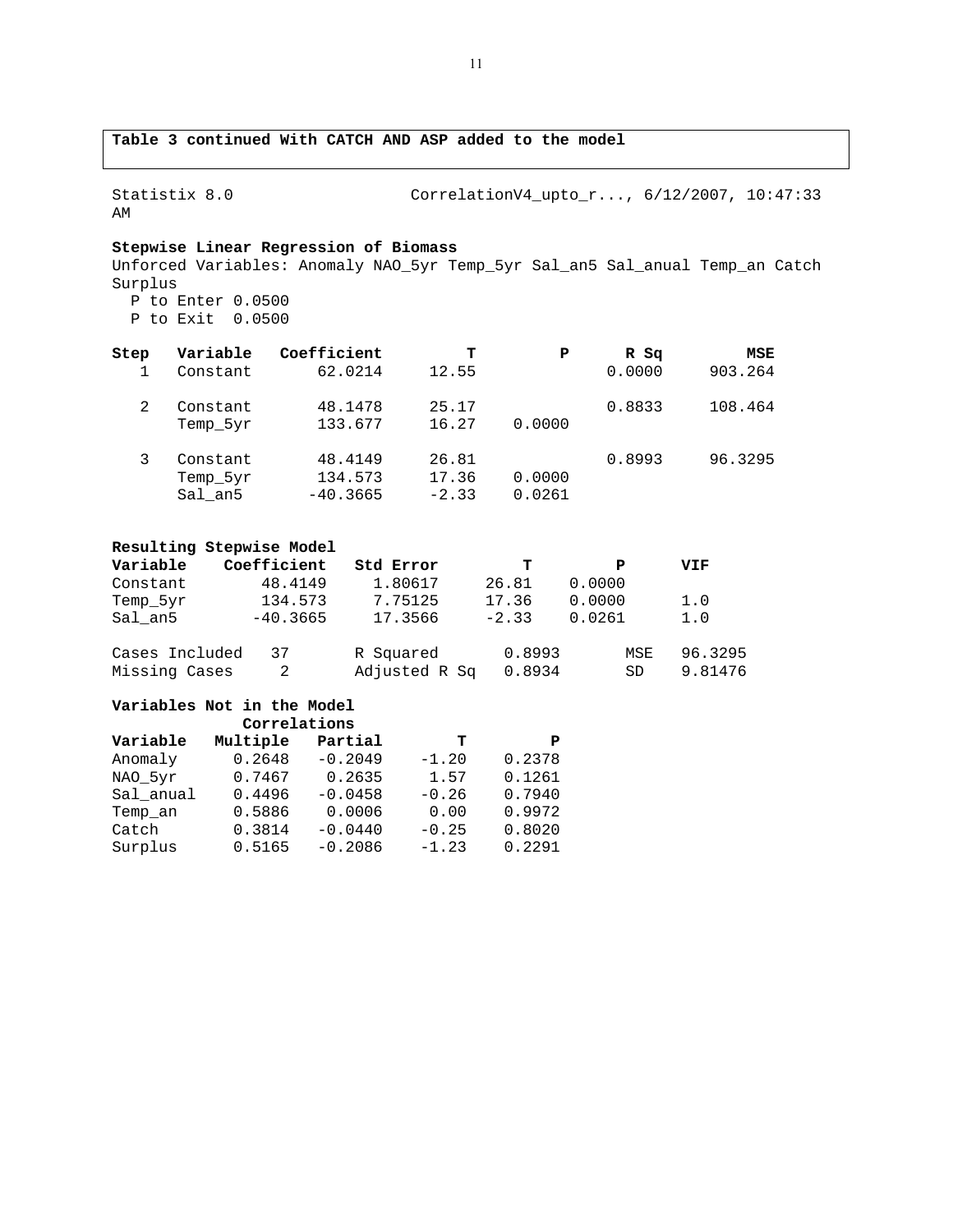# **Table 3 continued WITH CATCH AND OASP added to the model**

#### **Stepwise Linear Regression of Biomass**

Unforced Variables: Anomaly NAO\_5yr Temp\_5yr Sal\_an5 Sal\_anual Temp\_an Catch Obs\_ASP P to Enter 0.0500

P to Exit 0.0500

| Step | Variable | Coefficient | т       | Р      | R Sq   | MSE     |
|------|----------|-------------|---------|--------|--------|---------|
|      | Constant | 62.0214     | 12.55   |        | 0.0000 | 903.264 |
|      | Constant | 48.1478     | 25.17   |        | 0.8833 | 108.464 |
|      | Temp 5yr | 133.677     | 16.27   | 0.0000 |        |         |
|      | Constant | 48.4149     | 26.81   |        | 0.8993 | 96.3295 |
|      | Temp_5yr | 134.573     | 17.36   | 0.0000 |        |         |
|      | Sal an5  | $-40.3665$  | $-2.33$ | 0.0261 |        |         |

|                                 | Resulting Stepwise Model |                            |                  |            |                    |
|---------------------------------|--------------------------|----------------------------|------------------|------------|--------------------|
| Variable                        | Coefficient              | Std Error                  | т                | Р          | VIF                |
| Constant                        | 48.4149                  | 1.80617                    | 26.81            | 0.0000     |                    |
| Temp 5yr                        | 134.573                  | 7.75125                    | 17.36            | 0.0000     | 1.0                |
| Sal an5                         | $-40.3665$               | 17.3566                    | $-2.33$          | 0.0261     | 1.0                |
| Cases Included<br>Missing Cases | 37<br>2                  | R Squared<br>Adjusted R Sq | 0.8993<br>0.8934 | MSE<br>SD. | 96.3295<br>9.81476 |

**Variables Not in the Model Correlations** 

**Table 3 continued** 

| Variable  | Multiple | Partial   | - т     | P      |
|-----------|----------|-----------|---------|--------|
| Anomaly   | 0.2648   | $-0.2049$ | $-1.20$ | 0.2378 |
| NAO 5yr   | 0.7467   | 0.2635    | 1.57    | 0.1261 |
| Sal anual | 0.4496   | $-0.0458$ | $-0.26$ | 0.7940 |
| Temp an   | 0.5886   | 0.0006    | 0.00    | 0.9972 |
| Catch     | 0.3814   | $-0.0440$ | $-0.25$ | 0.8020 |
| Obs ASP   | 0.4697   | $-0.0483$ | $-0.28$ | 0.7830 |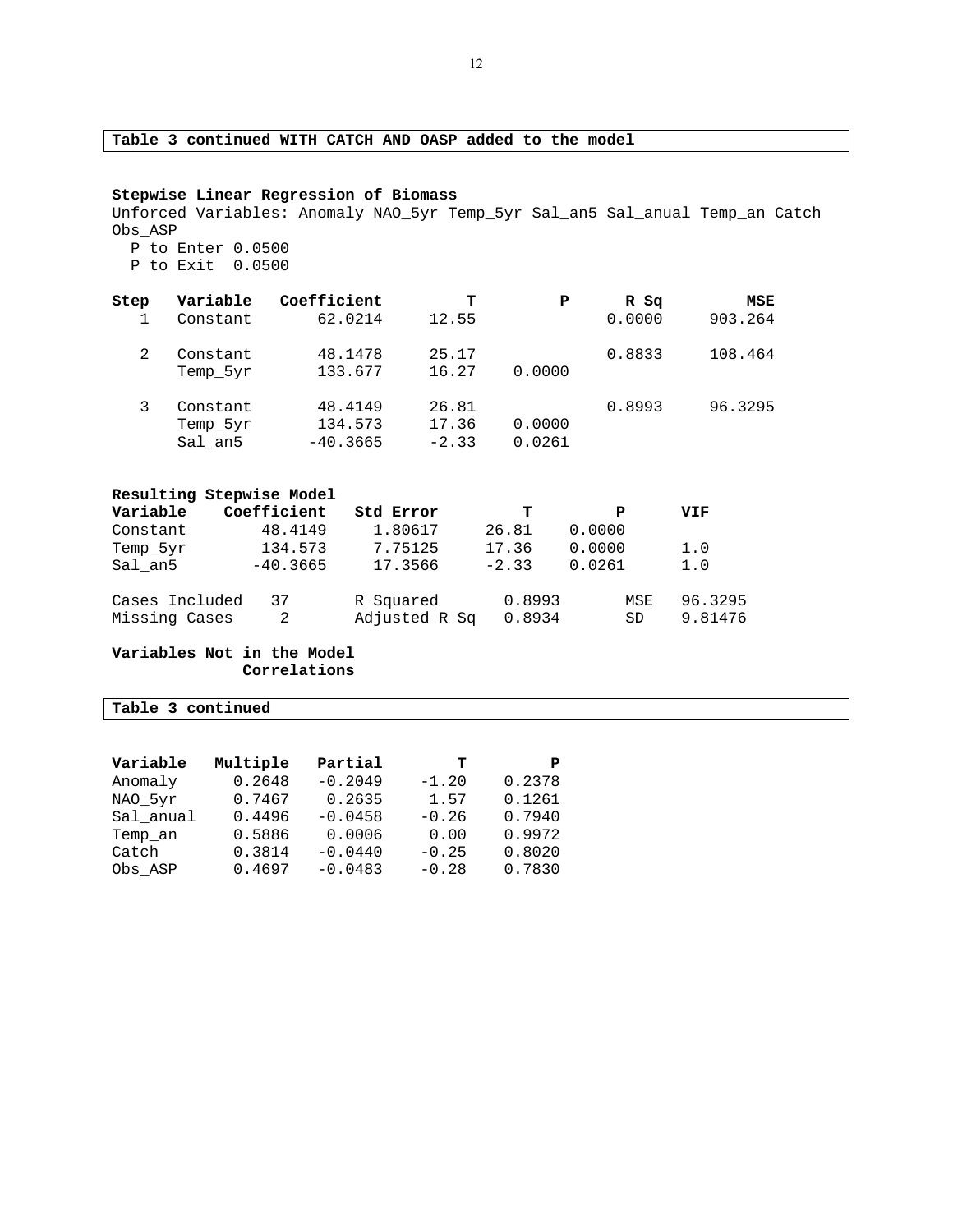

Fig. 1. Surplus production-biomass realtionship from the Schaefer logistic model. Maximum surplus production is equal to MSY and Bmsy is biomass at which MSY (maximum surplus production) occurs and K the carrying capacity or unfished biomass. The curve is fitted with the 2006 output from the ASPIC model used in the current assessment.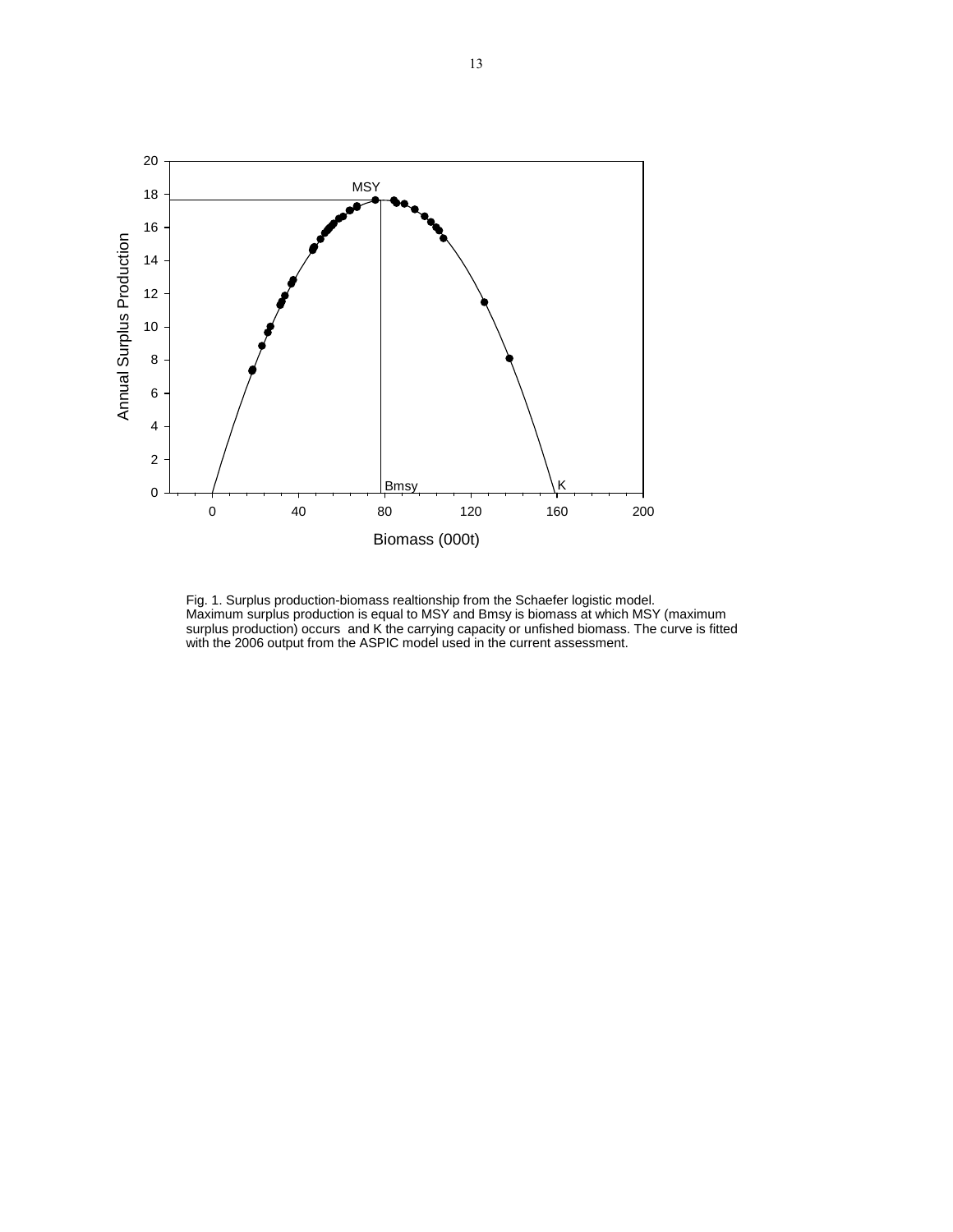

Fig. 2. The relationship between absolute average biomass and B/Bmsy indices from ASPIC surplus production model. Linear trends is significant at the 95% level ( $r^2$  = .9770; p=0.0000). The 95% CI are the inside lines and the predicted CI are the outside lines.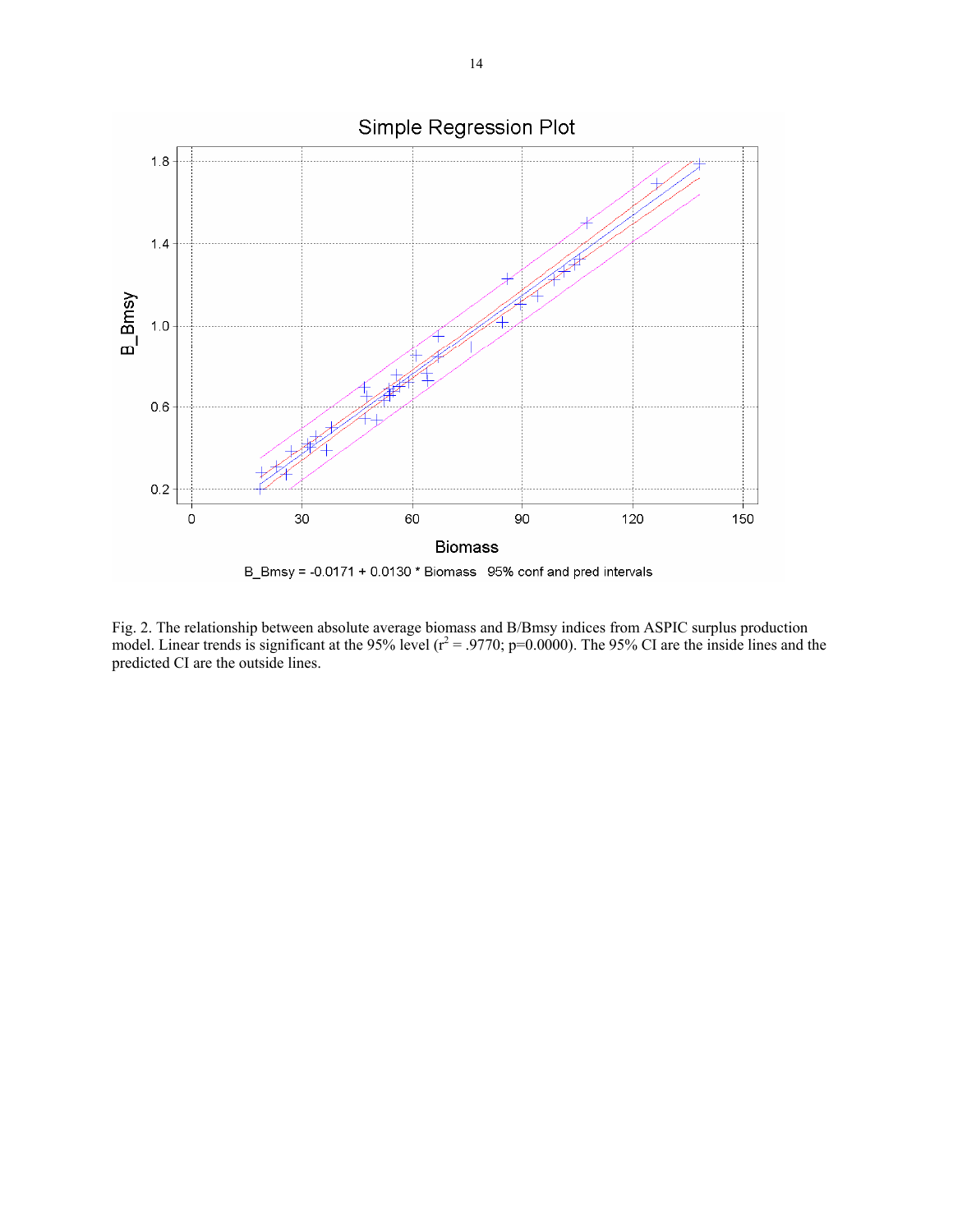

Fig. 3 Trends in annual estimated surplus production, biomass and nominal catch from the ASPIC model used in the NAFO 2006 stock assessment of yellowtail flounder.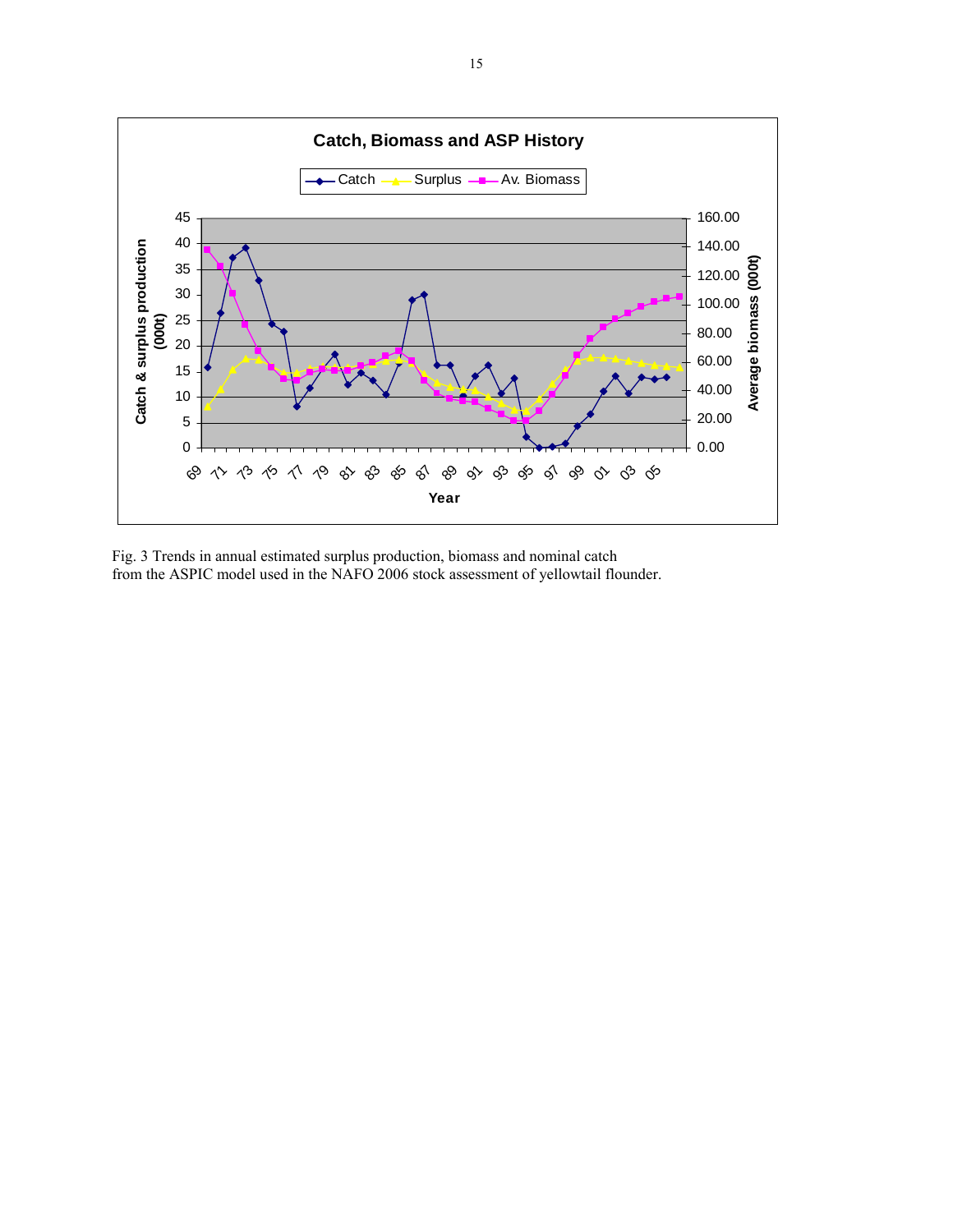

Fig. 4 Nominal catch landings (000t) overlaid onto the ASP (solid thick line) and the OASP (solid thin line) fitted production curves.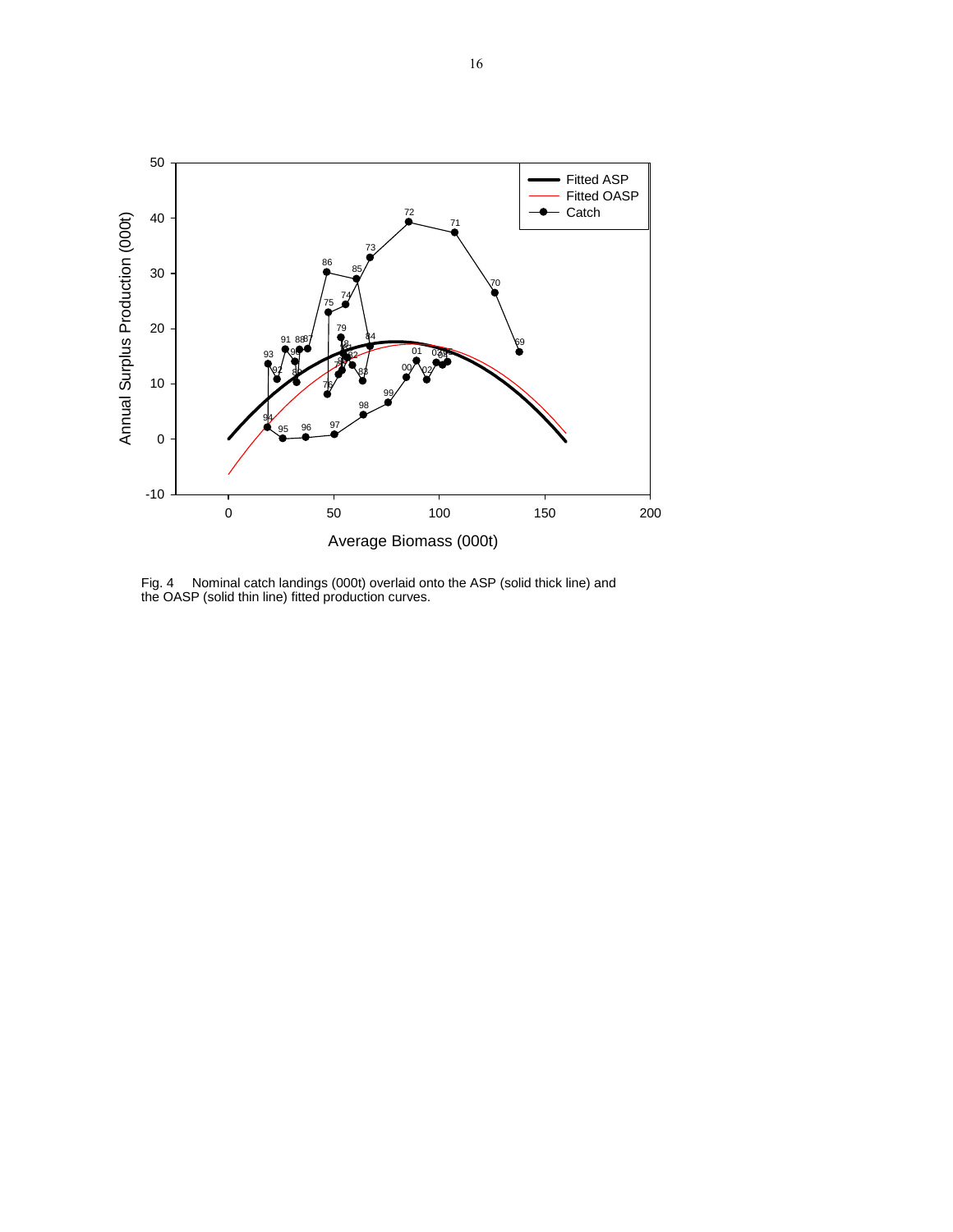

 Fig. 5. Annual surplus production-stock biomass relationship for yellowtail flounder on the Grand Bank, 1969-2006. Solid heavy line is the ASPIC fitted surplus production (ASP) fittted with a quadratic regression . Dotted line connects observed OASP-biomass estimates. The solid thin line is the fitted quadratic regression to the OASP-biomass relationship.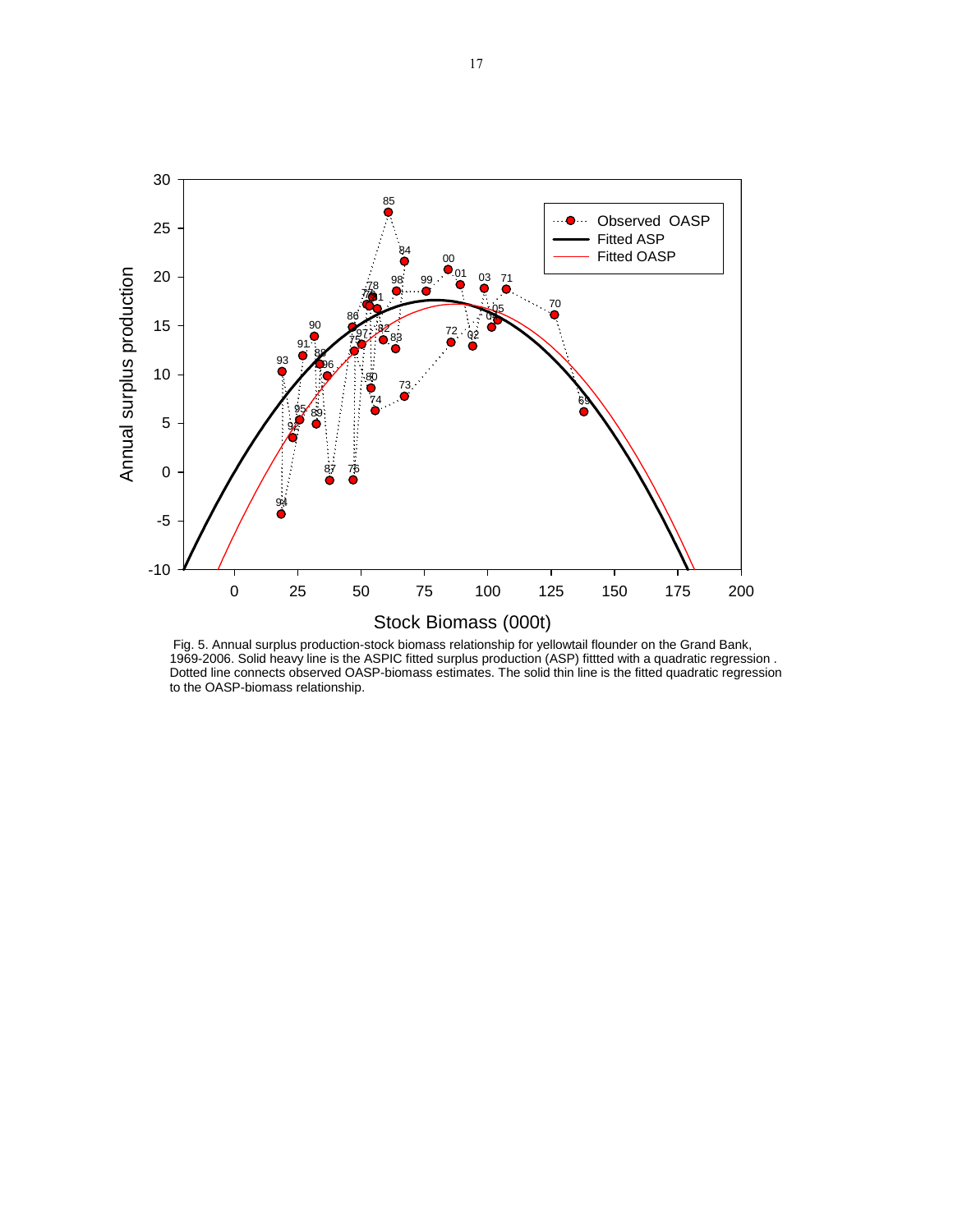

Fig. 6. The trends in the NAO and the 5 year average for the study period 1969-2006.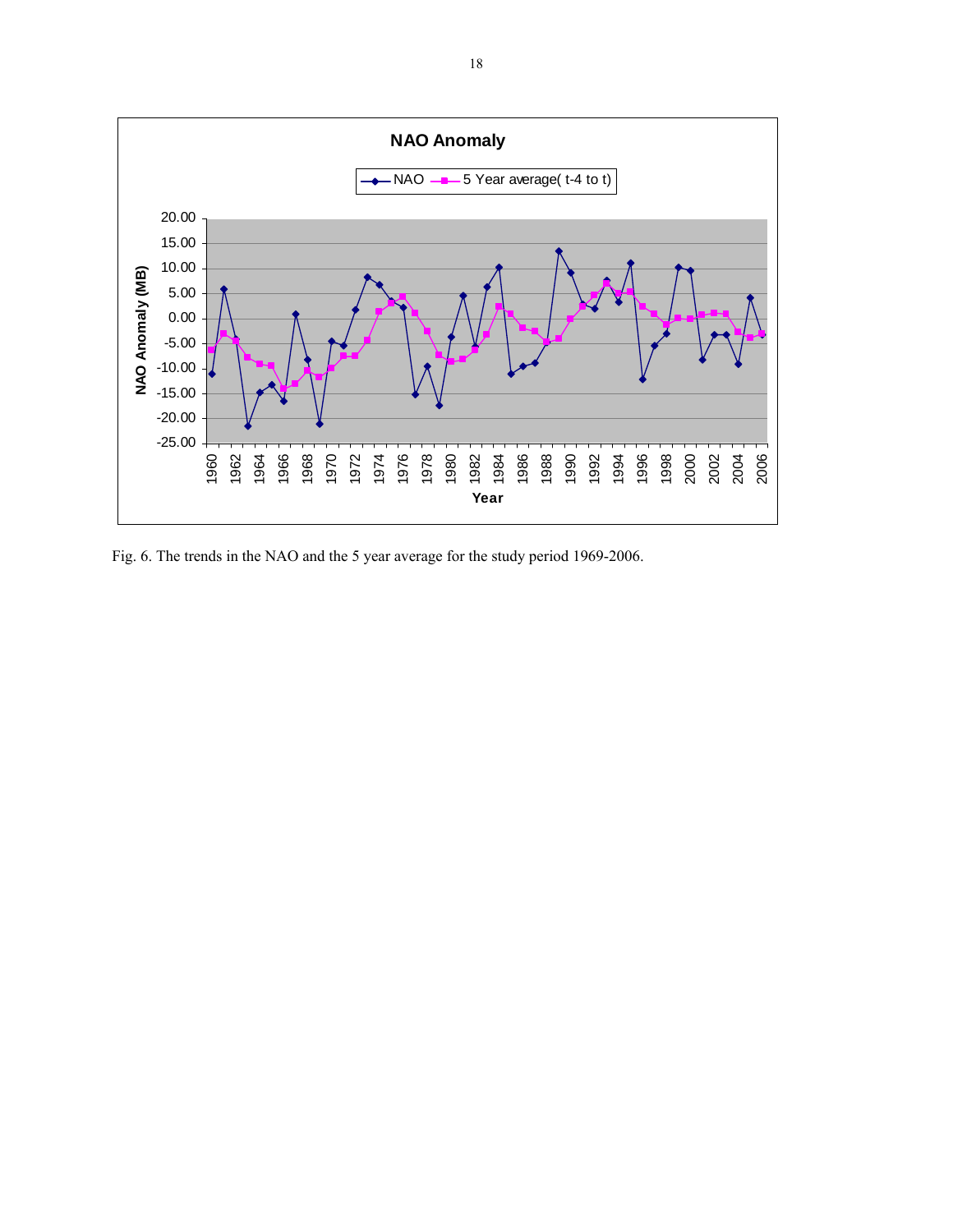

Fig. 7. Relationship between average stock biomass and the NAO index. Linear trends is significant at the 95% level ( $r^2$  = .8818; p=0.0000). The 95% CI are the inside lines and the predicted CI are the outside lines.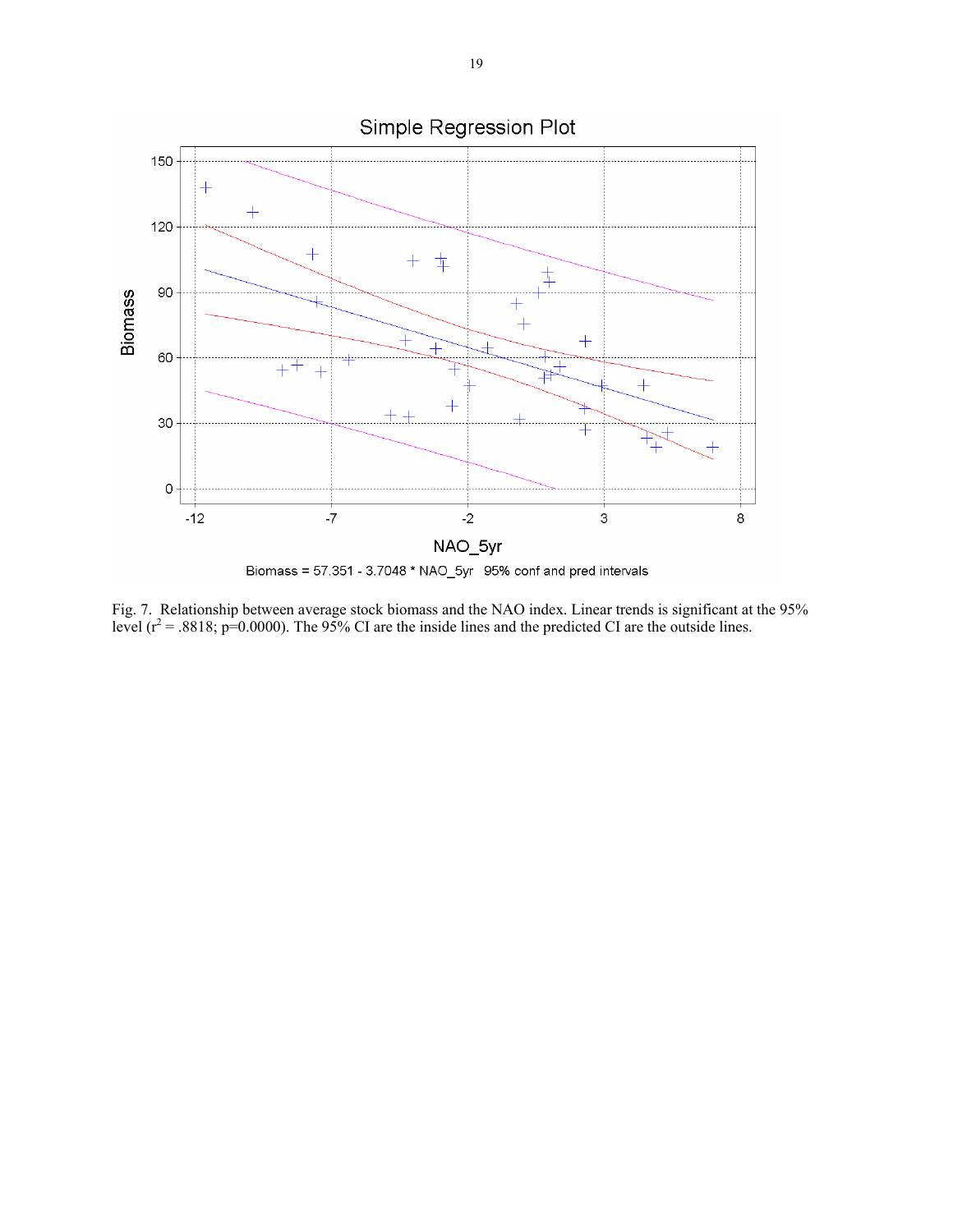

Fig. 8. Relationship between average stock biomass and 5yr average temperatures From Station 27. Linear trends is significant at the 95% level  $(r^2 = .9776; p = .0000)$ . The 95% CI are the inside lines and the predicted CI are the outside lines.